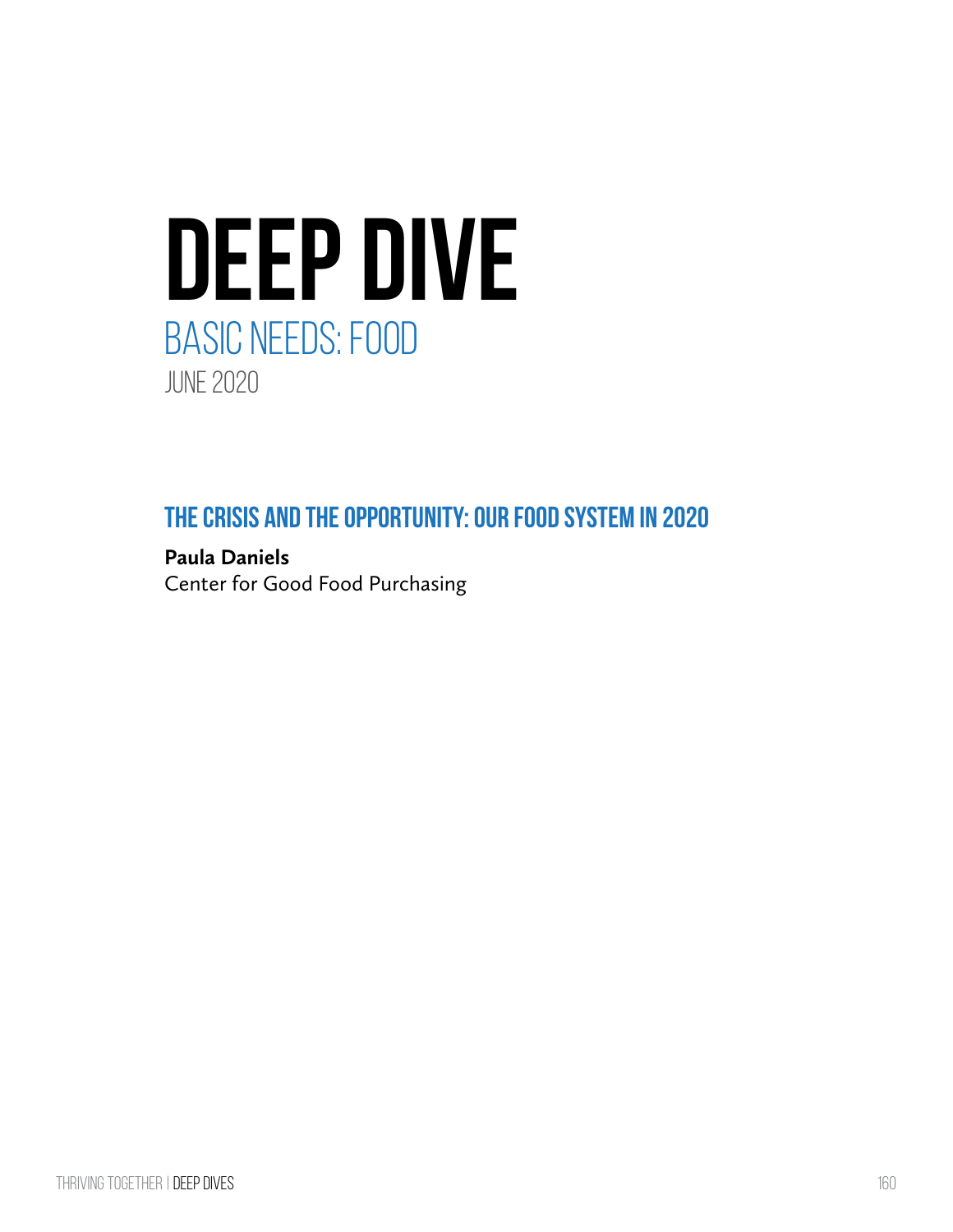# Basic Needs: the crisis and the opportunity—our food system in 2020

The Center for Good Food Purchasing was founded to expand the Good Food Purchasing Program nationally through a coordinated, multi-sector coalition of public, private and civil society organizations. The Center builds support for adoption of the Program by institutions in cities around the U.S., and provides intensive technical support to institutions to translate assessment findings into a roadmap to identify purchasing targets in each of five value categories, combined with short- and long-term strategies to achieve institution goals.

The Center partners in this work with local and national leaders and public institutions that provide food to lowincome and at-risk communities and works with them to direct their purchasing power to improve human and environmental health, particularly for Communities of Color; to support fair labor practices, health, and wellbeing for farm and food-systems workers; to create opportunities for mid-sized regional food producers and producers of color; and to support high welfare standards for farm animals. The pre-COVID-19 state of the US food system: in need of a 21st century renovation. The mid-20th Century was a turning point in the American food system, ushering in a precipitous decline in farm populations ("a 'free fall' situation leading us to 'trauma'" stated former USDA demographer Calvin Beale<sup>1</sup>) as farms consolidated toward large scale operations. With this shift toward highly consolidated, vertically integrated

and industrially efficient agriculture came a rise in obesity,<sup>2</sup> a loss of agricultural biodiversity, and a rise in nitrate pollution and greenhouse gas emissions due to concentrated methods of farming and animal rearing.3

Before the midpoint of the twentieth century, the lowest income Americans had the healthiest diets, with a national obesity rate of around 12 percent.4 There was more diversification of farm ownership and type: around 40 percent of the US workforce was in agriculture, and there were over six million farms.<sup>5</sup>

In the second half of the twentieth century, the obesity rate climbed to 60 percent, and agriculture became consolidated: now less than 2 percent of the workforce is in agriculture, and less than two million farms, while average farm size increased over 60 percent and agricultural output tripled and became increasingly specialized.<sup>6</sup> In the meat sector, over that same time frame, meat supply consolidated into just four companies.7

Much of it is causally attributed to the Cold War era of American economic expansion, a political layer built on the post World War II use of military chemicals for farmland fertilizer, ushering in the age of agricultural industrialization.8 Other factors often cited include corporate consolidation, federal subsidies supporting

1 United States Department of Agriculture. A Time to Choose: Summary Report on the Structure of Agriculture. U.S. Dept. of Agriculture, 1981, [https://archive.org/stream/timetochoosesumm00unit/timetochoosesumm00unit\\_djvu.txt.](https://archive.org/stream/timetochoosesumm00unit/timetochoosesumm00unit_djvu.txt) Accessed 17 June 2020.

<sup>2</sup> Centers for Disease Control and Prevention. "Adult Obesity Facts". Overweight & Obesity. Centers for Disease Control and Prevention, 27 February 2020,<https://www.cdc.gov/obesity/data/adult.html>. Accessed 17 June 2020.

<sup>3</sup> Ben Lilliston, Latest agriculture emissions data show rise of factory farms (Institute for Agriculture and Trade Policy, March 26, 2019, [https://](https://www.iatp.org/blog/201904/latest-agriculture-emissions-data-show-rise-factory-farms) [www.iatp.org/blog/201904/latest-agriculture-emissions-data-show-rise-factory-farms](https://www.iatp.org/blog/201904/latest-agriculture-emissions-data-show-rise-factory-farms). Accessed 17 June 2020.

<sup>4</sup> Ogden, Cynthia L., et al. Prevalence of Overweight, Obesity, and Extreme Obesity Among Adults: United States, Trends 1960–1962 Through 2007-200. Centers for Disease Control and Prevention, June 2010, [https://www.cdc.gov/nchs/data/hestat/obesity\\_adult\\_07\\_08/obesity\\_](https://www.cdc.gov/nchs/data/hestat/obesity_adult_07_08/obesity_adult_07_08.pdf) [adult\\_07\\_08.pdf.](https://www.cdc.gov/nchs/data/hestat/obesity_adult_07_08/obesity_adult_07_08.pdf) Accessed 17 June 2020.

<sup>5</sup> Dimitri, Carolyn, et al. "The 20th Century Transformation of U.S. Agriculture and Farm Policy." Economic Information Bulletin, Number 3, United States Department of Agriculture, Economic Research Service, June 2005, [https://www.ers.usda.gov/webdocs/publications/44197/13566\\_eib3\\_1\\_.](https://www.ers.usda.gov/webdocs/publications/44197/13566_eib3_1_.pdf?v=7007) [pdf?v=7007](https://www.ers.usda.gov/webdocs/publications/44197/13566_eib3_1_.pdf?v=7007). Accessed 17, June 2020

<sup>6</sup> *Ibid*

<sup>7</sup> Ostland, Emilene. "The Big Four Meat Packers." High Country News, 21 March 2011, [https://www.hcn.org/issues/43.5/cattlemen-strug]( https://www.hcn.org/issues/43.5/cattlemen-struggle-against-giant-meatpackers-and-economic-squeezes/the-big-four-meatpackers-1)[gle-against-giant-meatpackers-and-economic-squeezes/the-big-four-meatpackers-1.]( https://www.hcn.org/issues/43.5/cattlemen-struggle-against-giant-meatpackers-and-economic-squeezes/the-big-four-meatpackers-1) Accessed 13 June 2020.

<sup>8</sup> Pollan, Michael, What's Eating America (Smithsonian, June 15, 2006). Accessed at [https://michaelpollan.com/articles-archive/whats-eat](https://michaelpollan.com/articles-archive/whats-eating-america/; retrieved)[ing-america/; retrieved.](https://michaelpollan.com/articles-archive/whats-eating-america/; retrieved) June13, 2020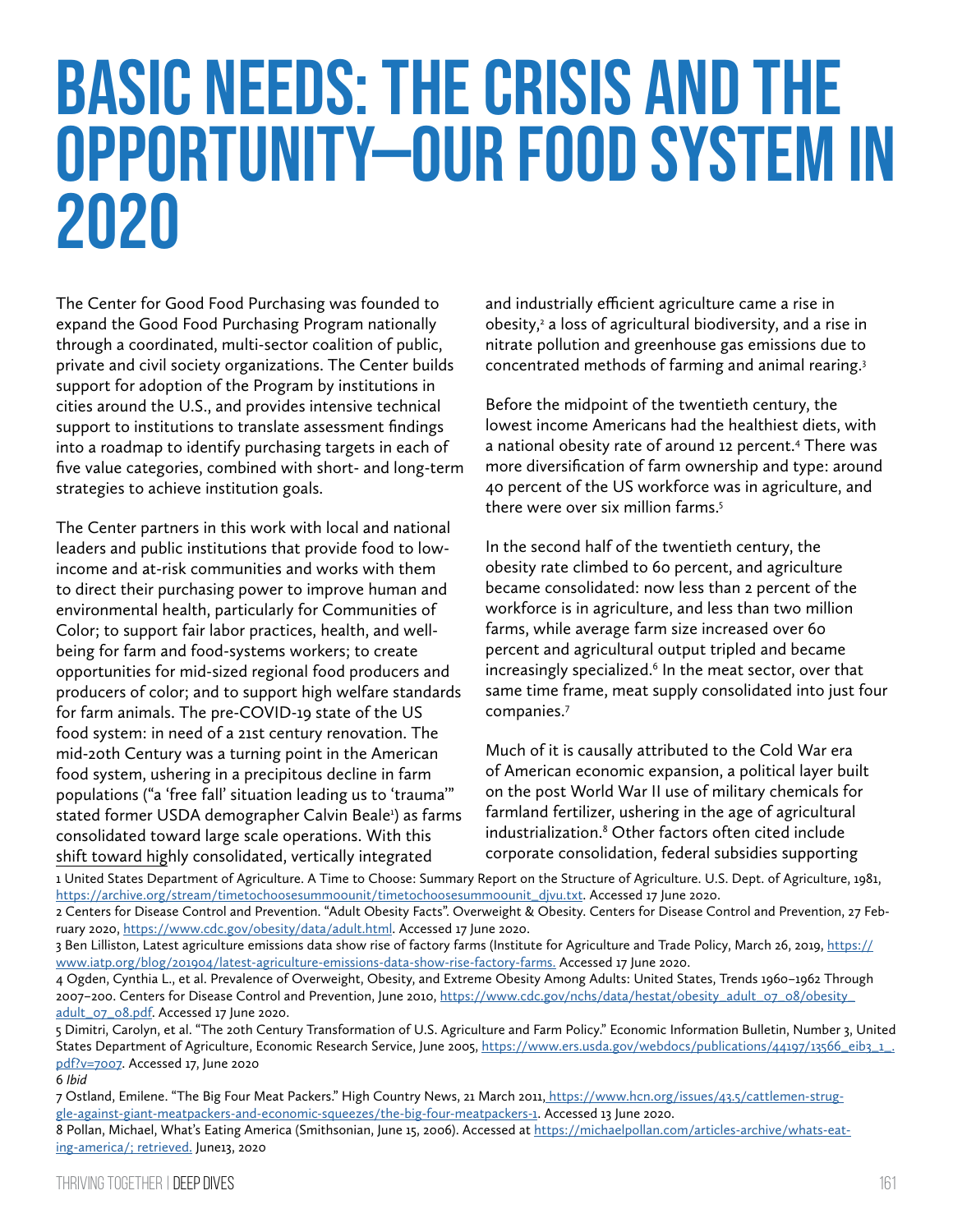commodity marketing,<sup>9</sup> as well as aggressive food marketing.10

Our food system is an economic system managed mostly by a handful of large companies driven by a shareholder obligation to produce profit. Ten multinational companies now control most of the global food system.<sup>11</sup> While some of them are now recognizing the need to evolve their business practices consistent with United Nations Sustainable Development Goals, there remains little room in the prevailing economic imperative for the complexity of fair economic relationships. Food that isn't "standard" to support the efficiencies of scale, marketing and logistics, often gets wasted.<sup>12</sup> Cheapness" depends on low wage and often exploited labor,<sup>13</sup> and highly processed, manufactured food is a known contributor to chronic health problems.<sup>14</sup> And, with climate change creating extremes in weather as well as pest and disease proliferation, agriculture based on monoculture cropping is at risk.<sup>15</sup>

Olivier De Schutter, United Nations Special Rapporteur on the Right to Food, serving from 2008-2014, wrote in his January 2014 final <u>report to the United Nations</u>:<sup>16</sup>

*"Most stakeholders agree, in general terms, on the urgent need for reform. Measured against the requirement that they should contribute to the realization of the right to food, the food systems we have inherited from the twentieth century have failed. Of course, significant progress has been achieved in boosting agricultural production over the past fifty years. But this has hardly reduced the number of hungry people, and the nutritional outcomes remain poor."*

In other words, according to many, the food system is in need of a redesign and the pre-COVID-19 status quo of the global food system was "deeply inequitable."<sup>17</sup>

It has been propped up on a bubble of growth and global export that is unsustainable from the standpoint of human and planetary well-being.

#### **Food system redesign efforts**

Recognizing the urgent need for re-designing the food system, over 200 cities around the world have signed the [Milan Urban Food Policy Pact](http://www.milanurbanfoodpolicypact.org/text/) since its launch in early 2014. The Pact acknowledges that:

*"…current food systems are being challenged to provide permanent and reliable access to adequate, safe, local, diversified, fair, healthy and nutrient rich food for all; and that the task of feeding cities will face multiple constraints posed by inter alia, unbalanced distribution and access, environmental degradation, resource scarcity and climate change, unsustainable production and consumption patterns, and food loss and waste."*

The signatory cities to the Pact commit to, among many other things:

- Develop sustainable food systems that are inclusive, resilient, safe and diverse, that provide healthy and affordable food to all people in a human rights-based framework, that minimise waste and conserve biodiversity while adapting to and mitigating impacts of climate change.
- Encourage interdepartmental and cross-sector coordination at municipal and community

<sup>9</sup> *Op. cit*., Dimitri. *The 20th Century Transformation of U.S. Agriculture and Farm Policy* 10 Chandon, Pierre, and Brian Wansink. Does food marketing need to make us fat? A review and solutions. Nutrition Reviews, 4 October 2012, <https://www.ncbi.nlm.nih.gov/pmc/articles/PMC3495296/>. Accessed 17 June 2020

<sup>11</sup> Taylor, Kate. "These Ten Companies Control Everything You Buy." Business Insider, 28 September 2016, [https://www.businessinsider.com/10](https://www.businessinsider.com/10-companies-control-the-food-industry-2016-9?op=1) [companies-control-the-food-industry-2016-9?op=1](https://www.businessinsider.com/10-companies-control-the-food-industry-2016-9?op=1). Accessed 13 June 2020.

<sup>12</sup> *An Economic Analysis of Food Waste Solutions.* ReFED,<https://www.refed.com/analysis?sort=economic-value-per-ton>. Accessed 17 June 2020. 13 Food Chain Workers Alliance. The Hands That Feed Us: Challenges and Opportunities For Workers Along the Food Chain. Food Chain Workers Alliance, 6 June 2012,<https://foodchainworkers.org/wp-content/uploads/2012/06/Hands-That-Feed-Us-Report.pdf>. Accessed 17 June 2020. 14 Bahadoran, Zahra, et al. Fast Food Pattern and Cardiometabolic Disorders: A Review of Current Studies. Health Promot Perspect., 30 January 2016, [https://pubmed.ncbi.nlm.nih.gov/26933642/.]( https://pubmed.ncbi.nlm.nih.gov/26933642/) Accessed 17 June 202

<sup>15</sup> Climate Change and Land: An IPCC Special Report on climate change, desertification, land degradation, sustainable land management, food security, and greenhouse gas fluxes in terrestrial ecosystems. Intergovernmental Panel on Climate Change, 2020, <https://www.ipcc.ch/srccl/>. Accessed 17 June 2020.

<sup>16</sup> De Schutter, Olivier. "Final report: The transformative potential of the right to food," Report of the Special Rapporteur on the right to food. United Nations General Assembly, 24 January 2014, [http://www.srfood.org/images/stories/pdf/officialreports/20140310\\_finalreport\\_en.pdf.](http://www.srfood.org/images/stories/pdf/officialreports/20140310_finalreport_en.pdf.) Accessed 17 June 2020.

<sup>17</sup> Fraser, Evan, and Elizabeth Fraser. "10 Things You Need to Know About the Global Food System." The Guardian, 1 May 2014, [https://www.](https://www.theguardian.com/sustainable-business/food-blog/10-things-need-to-know-global-food-system) [theguardian.com/sustainable-business/food-blog/10-things-need-to-know-global-food-system.](https://www.theguardian.com/sustainable-business/food-blog/10-things-need-to-know-global-food-system) Accessed 17 June 2020.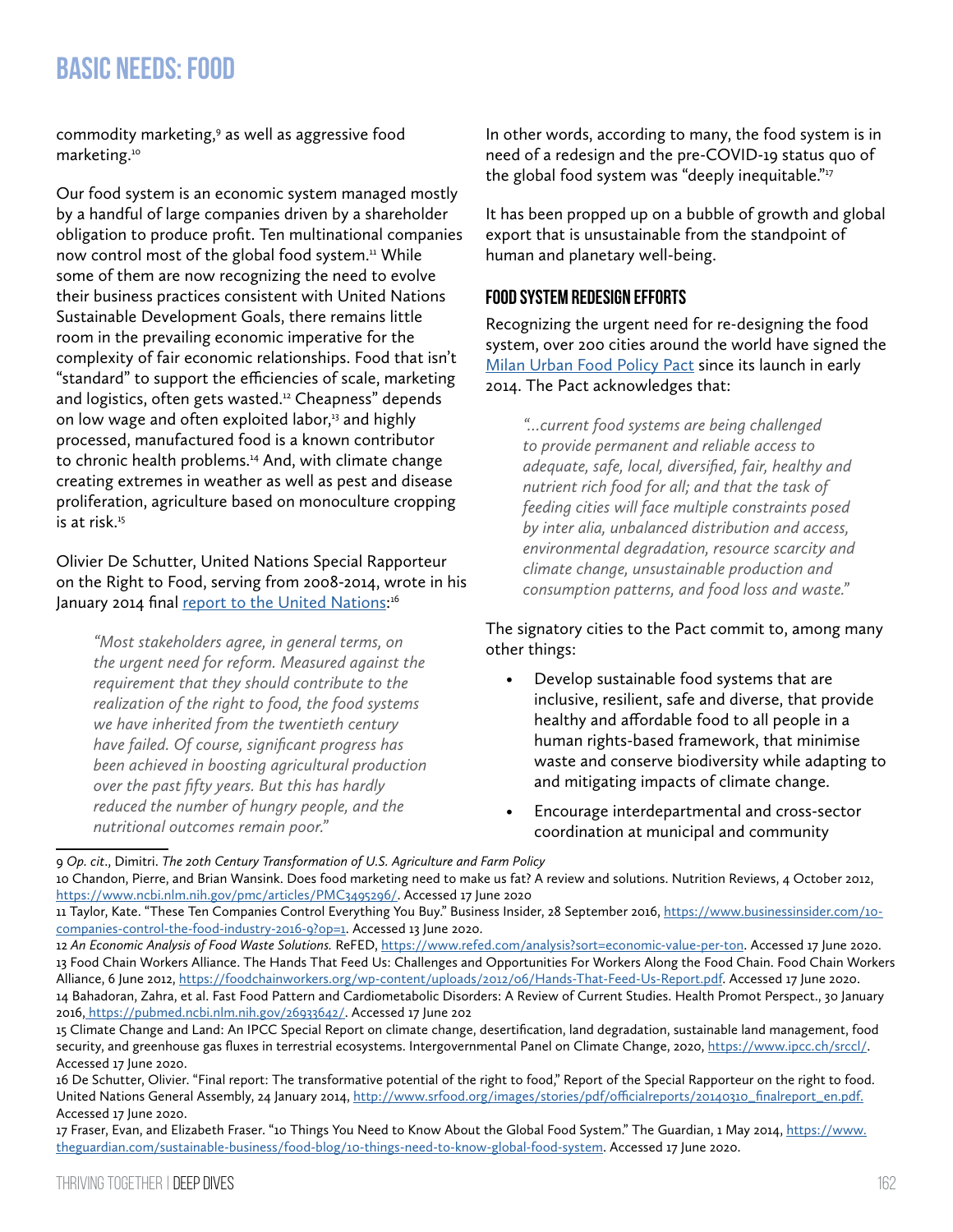levels, working to integrate urban food policy considerations into social, economic and environment policies, programmes and initiatives, such as, inter alia, food supply and distribution, social protection, nutrition, equity, food production, education, food safety and waste reduction.

Of the 210 signatories to the Pact, only nine are US cities.

Last year, the EAT-Lancet Commission issued a report called Healthy Diets from Sustainable Food Systems. In the summary, they note: "A radical transformation of the global food system is urgently needed." The report sets out key goals, targets, and five strategies, which include:

- Seek international and national commitment to shift toward healthy diets.
- Reorient agricultural priorities from producing high quantities of food to producing healthy food.
- Sustainably intensify food production to increase high-quality output.
- Strong and coordinated governance of land and oceans.
- At least halve food losses and waste, in line with UN Sustainable Development Goals.<sup>18</sup>

In 2017 the Barilla Center for Food and Nutrition, in partnership with the Economist Intelligence Unit, published the **Food Sustainability Index**, a global study on nutrition, sustainable agriculture and food waste. They collected data from 67 countries across the world to "highlight best practices and key areas for improvement in relation to the food paradoxes and the main Sustainable Development Goals" of the United Nations. The overall best, globally, was France; other countries in the top quartile were Japan, Germany, Spain, Sweden, Portugal, Italy, South Korea and Hungary. The rank of the United States was in the bottom half.

There are many organizations in the United States dedicated to improving the food system, and in this it is important to draw a distinction between those working on systems change, by contrast to those working specifically on an aspect of the system, such as agriculture or public health.

Borrowing a definition from the [Oxford Martin](https://www.oxfordmartin.ox.ac.uk/food/)  [Programme on the Future of Food,](https://www.oxfordmartin.ox.ac.uk/food/) a food system is "a complex web of activities involving the production, processing, transport, and consumption. Issues concerning the food system include the governance and economics of food production, its sustainability, the degree to which we waste food, how food production affects the natural environment and the impact of food on individual and population health."19

As pointed out by the Oxford Martin Programme on the Future of Food, a more holistic framework is needed to address the myriad interconnected issues pointed out above, and "a food systems approach" has become increasingly valued "to identify, analyse and assess the impact and feedback of the systems different actors, activities and outcomes to help identify intervention points for enhancing food security."20

More recently, an impressive level of coordination has emerged in the United States, with the recognition of the need to more formally align into coalitions or collaborations to amplify and synchronize the work as collective action toward systems change.

Among the more recent systems oriented academically affiliated centers or programs in the United States are: [CUNY Urban Food Policy](https://www.cunyurbanfoodpolicy.org/)  [Institute](https://www.cunyurbanfoodpolicy.org/) (a center at the CUNY Graduate School of Public Health and Health Policy); [Johns Hopkins](https://clf.jhsph.edu/)  [Center for a Livable Future](https://clf.jhsph.edu/) (within the Bloomberg School of Public Health); the Center for Regional [Food Systems at Michigan State Universit](https://www.canr.msu.edu/foodsystems/index)y;the [Berkeley Food Institute;](https://food.berkeley.edu/) the [Tufts University Food](https://nutrition.tufts.edu/entrepreneurship/nutritioninnovation)  [and Nutrition Innovation Council;](https://nutrition.tufts.edu/entrepreneurship/nutritioninnovation) the [Center for](https://cefs.ncsu.edu/about-us/)  [Environmental Farming Systems at North Carolina](https://cefs.ncsu.edu/about-us/)  [State University;](https://cefs.ncsu.edu/about-us/) and the Food Systems project at [Colorado State University](https://foodsystems.colostate.edu/).

In philanthropy, the Sustainable Agriculture and [Food Systems Funders](http://www.safsf.org/) is an affinity group of "community and corporate foundations, private foundations, government agencies, health conversion foundations, investment organizations,

18 *Healthy Diets from Sustainable Food Systems: Food Planet Health*. Summary Report of the EAT-Lancet Commission, EAT, [https://eatforum.org/](https://eatforum.org/content/uploads/2019/07/EAT-Lancet_Commission_Summary_Report.pdf.) [content/uploads/2019/07/EAT-Lancet\\_Commission\\_Summary\\_Report.pdf.](https://eatforum.org/content/uploads/2019/07/EAT-Lancet_Commission_Summary_Report.pdf.) Accessed 17 June 2020.

<sup>19</sup> *The Future of Food*. Oxford Martin School, [https://www.oxfordmartin.ox.ac.uk/food/.](https://www.oxfordmartin.ox.ac.uk/food/) Accessed 17 June 2020 20 *What is the Food System?*. Oxford Martin Programme on the Future of Food, <https://www.futureoffood.ox.ac.uk/what-food-system>. Accessed

<sup>17</sup> June 2020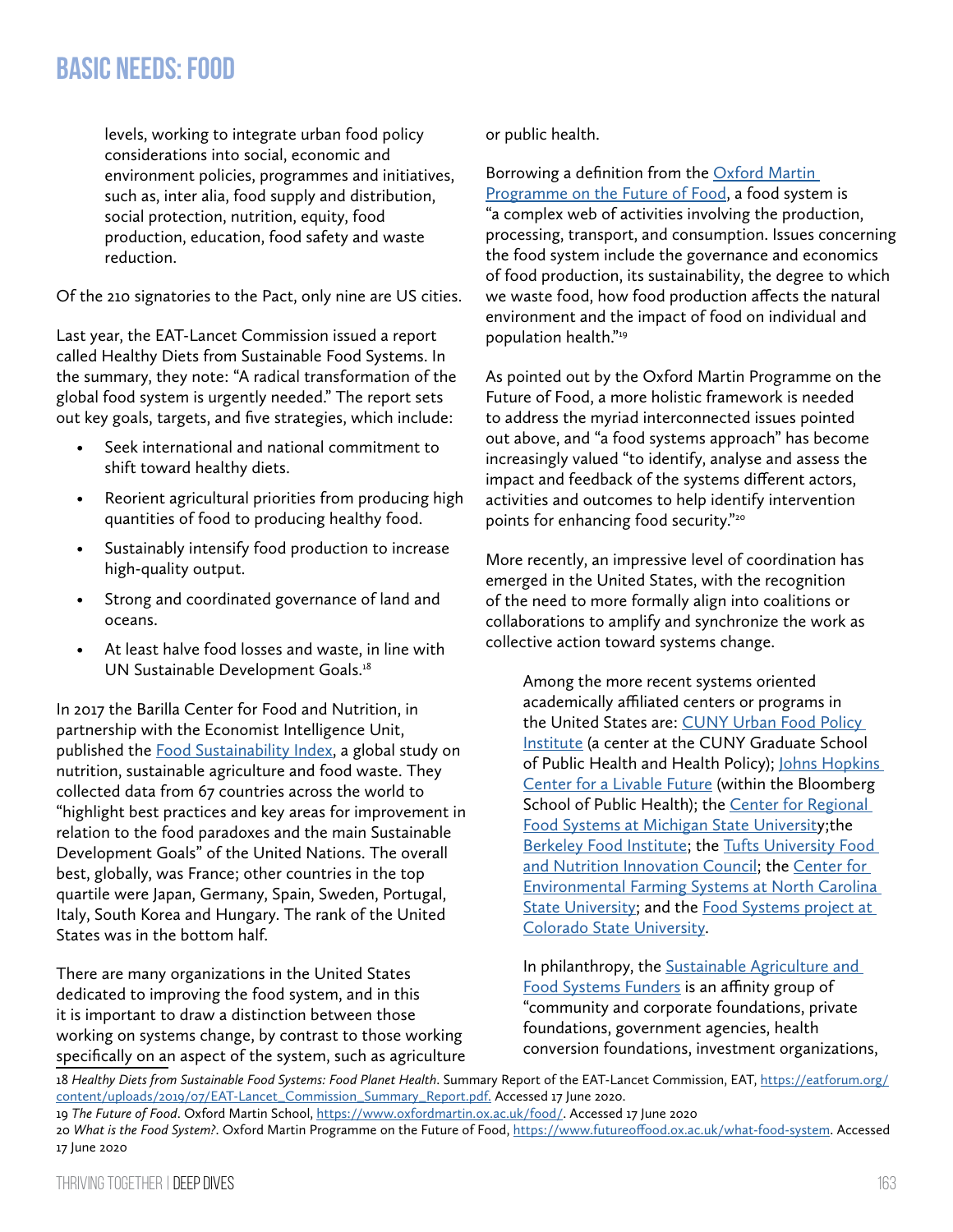individual donors and investors, and more" working together to amplify "the impact of philanthropic and investment communities in support of just and sustainable food and agriculture systems."

Institutional affinity groups have also taken up food systems work, such as the Urban Sustainability Directors Network and their [Sustainable](https://sustainableconsumption.usdn.org/initiatives-categories/food)  [Consumption Toolkit](https://sustainableconsumption.usdn.org/initiatives-categories/food) for food. The nation's largest School districts have formed the Urban School [Food Alliance](https://www.urbanschoolfoodalliance.org/), which was particularly effective in advocating for rule waivers that would allow school districts to offer emergency meals during the first months of business interruption due to COVID-19 public health orders.21 The Urban School Food Alliance is a collaboration started in 2012 among the largest food service divisions of the largest school districts in the country. This "alliance of alliances" now represents 12 districts, serving 3.6 million students, over 635,000,000 school meals per year, for a combined \$800 million in food service. When they turned their attention to antibiotic free chicken, the poultry supply chain was compelled to meet that demand.

In the civil society, or nonprofit, sector—sometimes called NGO or non-profit; referred to here as Civil Society Organizations, or CSO's—a significant number of collaboratively based organizations are forming or growing, from local food policy councils to national collaborations and coalitions.

#### **The scale of engagement: local action, national network**

The worldwide growth of food policy councils in the last decade has, in turn, given rise to a dedicated project of the Johns Hopkins Center for a Livable Future, which describes food policy councils as "networks that represent multiple stakeholders and that are either sanctioned by a government body or exist independently of government, and address food-related issues and needs within a city, county, state, tribal, multi-county or other designated region."22 In committing to this project area, The Center for a Livable Future recognizes that "... collaboration

amongst diverse sectors—community, government, nonprofit and private— has emerged as a long-term strategy to create systemic and meaningful improvements in the food system."<sup>23</sup> Their database of food policy councils shows them at over 300 in North America.24

Among the more notable food policy councils is the Los Angeles Food Policy Council, launched in 2011 as an initiative of Mayor Villaraigosa of Los Angeles. It was launched with a mandate developed by a task force, to advance 55 action steps in six priority areas, directed toward the goal of building a more sustainable and equitable regional food system in the LA region of southern California.<sup>25</sup>

The well staffed, local government supported council gave rise to the Good Food Purchasing Program (the Program), adopted by the City of Los Angeles and Los Angeles Unified School District in 2012. The Program is now widely considered a powerful tool for leveraging market power to create a fulcrum for food system change; it harnesses the purchasing power of large institutions—particularly governmental institutions—to drive supply chain changes that increase the production and distribution of food that supports local economies, fair labor, environmental sustainability, animal welfare and public health. The Program provides a metric based, flexible framework that is the basis for a feedback and rating tool for the enrolled institutions.

It was designed through an extensive multi-sector, interdisciplinary, multi-stakeholder collaboration and review process within the LA Food Policy Council (LAFPC). Due to the immediate success of the Program at LA Unified School District, interest in adoption by other cities was piqued. In 2015 the Program was spun off from the LAFPC and became the program of the Center for Good Food Purchasing, established to advance the national expansion of the Program. It is now in 20 cities and over 45 municipal institutions across the country. The systemically holistic Good Food Purchasing Program was favorably recognized in 2018<sup>26</sup> by the World Future Council, the Food and Agriculture Organization of the

[food-full\\_report\\_single\\_072010.pdf](https://goodfoodlosangeles.files.wordpress.com/2010/07/good-food-full_report_single_072010.pdf). Accessed 17 June 2020.

<sup>21</sup> Green, Erica L., and Lola Fadulu. "Schools Transform into 'Relief' Kitchens, but Federal Aid Fails to Keep Up." The New York Times, 19 April 2020,<https://www.nytimes.com/2020/04/19/us/politics/coronavirus-school-meals-relief.html>. Accessed 18 June 2020. 22 *About Us.* Food Policy Networks, <http://www.foodpolicynetworks.org/about/>. Accessed 17 June 2020. 23 *Ibid.*

<sup>24</sup> Food Policy Council Map. Food Policy Networks, [http://www.foodpolicynetworks.org/councils/fpc-map/.](http://www.foodpolicynetworks.org/councils/fpc-map/) Accessed 17 June 2020. 25 Good Food For All Agenda. Los Angeles Food Policy Task Force, July 2010, [https://goodfoodlosangeles.files.wordpress.com/2010/07/good-](https://goodfoodlosangeles.files.wordpress.com/2010/07/good-food-full_report_single_072010.pdf)

<sup>26</sup> Good Food Purchasing Program. [FuturePolicy.org,](http://FuturePolicy.org) [https://www.futurepolicy.org/healthy-ecosystems/los-angeles-good-food-purchasing-pro-](https://www.futurepolicy.org/healthy-ecosystems/los-angeles-good-food-purchasing-program/)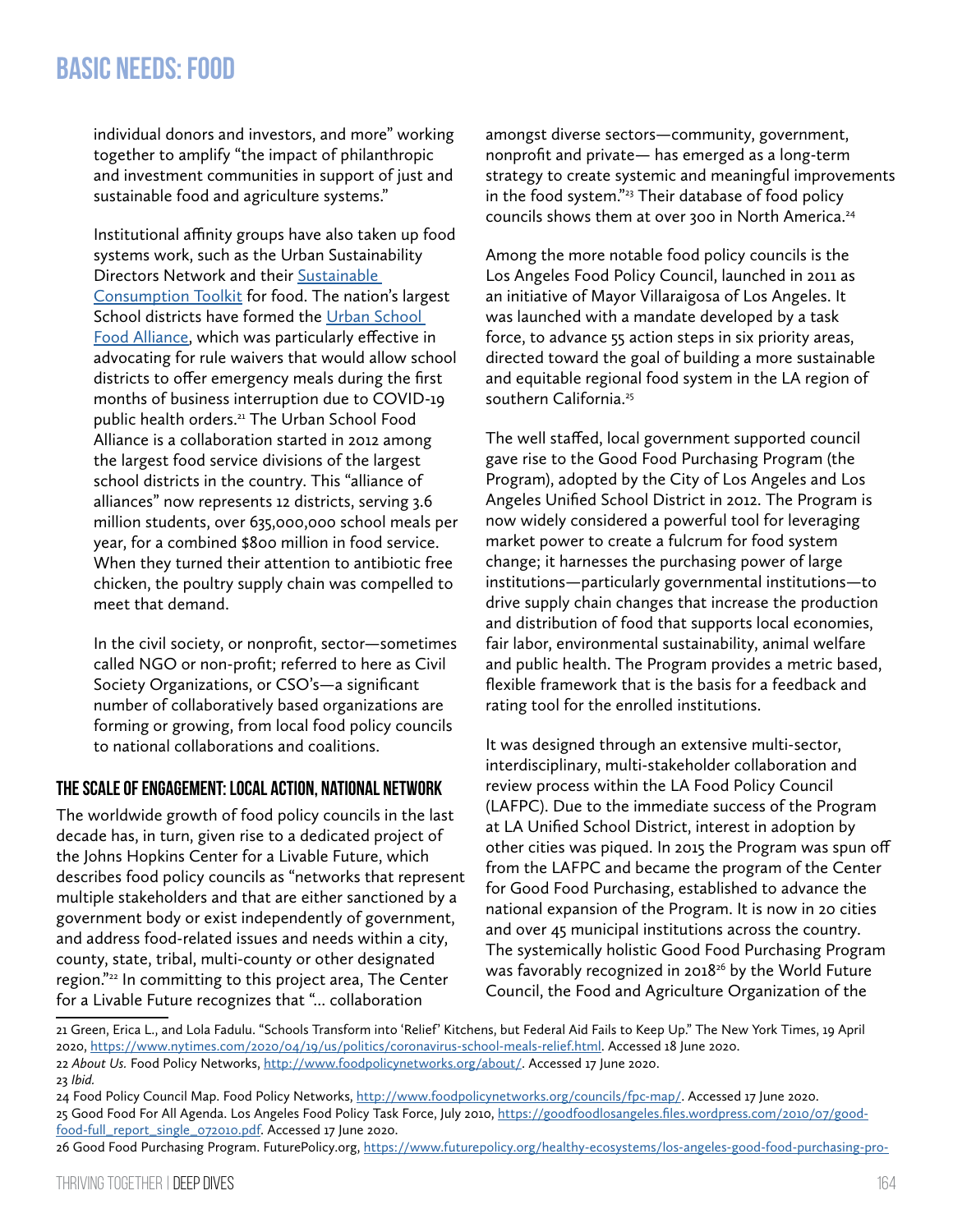United Nations (FAO), and IFOAM Organics International.

Integral to the work of the Center for Good Food Purchasing is its collaborative approach, organizing a network of cross-sector national and local partners<sup>27</sup> committed to food system change.

#### **Food system redesign: community based, regional food systems**

Among the national partners of the Center for Good Food Purchasing is the HEAL (Health, Environment, Agriculture, Labor) Food Alliance, a "multi-sector, multi-racial" 50 member coalition working toward transformation of food and farming systems. The membership includes "rural and urban farmers, fisherfolk, farm and food chain workers, rural and urban communities, scientists, public health advocates, environmentalists, and indigenous groups."

The [10 point platform](https://drive.google.com/file/d/1oWUuhG0aeOt3iBX7S9-lnrpyi3mDktIY/view) of the HEAL Food Alliance, published in 2018, is thematically inclusive and representative of the range of strategies that have cohered in the last several years around the needed direction for food system reform. Their platform is organized into four categories, with [specific action steps](https://healfoodalliance.org/platformforrealfood/) detailed for each of the 10 points below:<sup>28</sup>

- Economy
	- Dignity for Food Workers
	- Opportunity for All Producers
	- Fair and Competitive Markets
	- Resilient Regional Economies
- Health
	- Dump the Junk: Curb Junk Food Marketing
	- Increase Food Literacy and Transparency: Increase knowledge of, connection to, and transparency around food sources
	- Real Food in Every Hood: Making affordable, fair, sustainable, and culturally appropriate food the norm in every neighborhood
- **Environment** 
	- Phase Out Factory Farming
	- Promote Sustainable Farming, Fish and Ranching
	- Close the Loop on Waste, Runoff, and Energy

Similarly, the six categories for action<sup>29</sup> in the Milan Urban Food Policy Pact are: (1) governance, (2) sustainable diets and nutrition, (3) social and economic equity, (4) food production, (5) food supply and distribution, and (6) food waste.

#### **From the grass roots to the so called grass tops, the goals have been consistent and evident**

Incremental progress has been made in recent years toward the ideas which these pacts and platforms embrace, with many finding common ground in changing governmental purchasing practices. In his Briefing Note 8 (May 2014) *The Power of Procurement: Public Purchasing in Realizing the Right to Food*, 30 UN Special Rapporteur De Schutter recognized that "Governments have few sources of leverage over increasingly globalized food systems but public procurement is one of them. When sourcing food for schools, hospitals and public administrations, governments have a rare opportunity to support more nutritious diets and more sustainable food systems in one fell swoop."

Procurement is also one of the recommended actions of category five of the Milan Urban Food Policy Pact, which calls for a review of "public procurement and trade policy aimed at facilitating food supply from short chains linking cities to secure a supply of healthy food, while also facilitating job access, fair production conditions and sustainable production for the most vulnerable producers and consumers, thereby using the potential of public procurement to help realize the right to food for all."<sup>31</sup>

As pointed out by the Union of Concerned Scientists in their 2017 report on the impacts of the Good Food Purchasing Program in Los Angeles, the "benefits of

#### [gram/](https://www.futurepolicy.org/healthy-ecosystems/los-angeles-good-food-purchasing-program/). Accessed 17 June 2020.

<sup>27</sup> National Partners. Center for Good Food Purchasing, [https://goodfoodpurchasing.org/about-the-center/#national-partners.](https://goodfoodpurchasing.org/about-the-center/#national-partners) Accessed 17 June 2020.

<sup>28</sup> HEAL Platform for Real Food. HEAL Food Alliance, <https://healfoodalliance.org/platformforrealfood/.> Accessed 17 June 2020. 29 Milan Urban Food Policy Pact. Milan Urban Food Policy Pact, 15 October 2015,<http://www.milanurbanfoodpolicypact.org/text/>. Accessed 17 June 2020.

<sup>30</sup> De Schutter, Olivier. "The Power of Procurement: Public Purchasing in the Service of Realizing the Right to Food." Briefing Note 08. United Nations, April 2014.

<sup>31 &</sup>quot;Food supply and distribution." MUFPP Recommended actions. Milan Urban Food Policy Pact, [http://www.milanurbanfoodpolicypact.org/](http://www.milanurbanfoodpolicypact.org/mufpp_food-supply-and-distribution/) [mufpp\\_food-supply-and-distribution/](http://www.milanurbanfoodpolicypact.org/mufpp_food-supply-and-distribution/). Accessed 17 June 2020.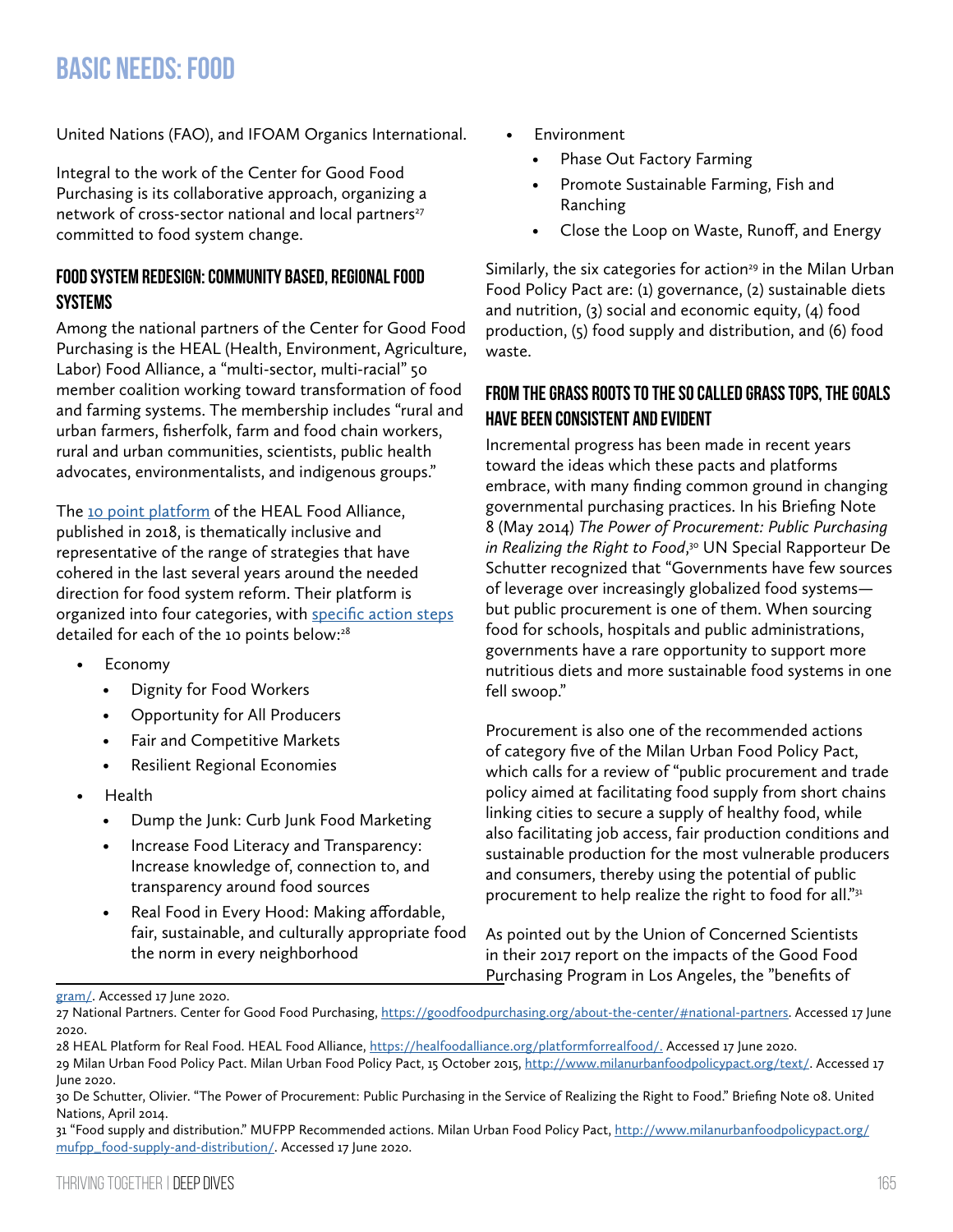a better supply chain are amplified across institutions and regions."32 The incremental shifts created by the institutions enrolled in the Program show combined totals across institutions of over \$56 million in supporting local economies, over \$32 million in supporting fair labor, over \$20 million toward meat raised without routine use of antibiotics, and an additional \$10 million supporting environmental sustainability.

A key complementary strategy is the mission driven food distributor, such as [The Common Market](https://www.thecommonmarket.org/)<sup>33</sup> a nonprofit CSO which is an aggregator and distributor of regional farm products. The mission of the nonprofit is to "connect communities with good food from sustainable family farms. We strive to improve food security, farm viability, and community and ecological health," in support of a vision of "a nation composed of vibrant regional food systems—where interdependent urban and rural communities thrive through relationships that build the health and wealth of all people."

Common Market and similar nonprofit, mission driven aggregation and distribution businesses are often informally called food hubs. They were characterized and identified in a comprehensive 2017 report by the Federal Reserve Bank of St. Louis as "being at the heart of the values-based supply chains,...that link agriculture producers with markets, while still maintaining core values and missions of equitable incomes for farmers and food systems workers, ecological and environmental sustainability, and access to healthy food.34

These mission driven food hubs have been an engine of food systems change, particularly effective when linked with a procurement strategy such as the Good Food Purchasing Program. And they proved particularly valuable toward addressing the urgent community needs which suddenly arose during the COVID-19 crisis.

## **What COVID-19 has revealed**

With the \$900 billion food service sector<sup>35</sup> shut down, and our on-demand food culture ground to a halt, the COVID-19 pandemic experience starkly revealed, in almost daily headlines, the issues which the food system reform organizations had been working to address for so long.

It highlighted that farmers and small businesses have precarious livelihoods that are threatened by even a short-term loss of revenue. The shutdown of the food service pipelines they had built their business models on left many farmers and food processors dangling, with an estimated  $$1.32$  billion loss of food,<sup>36</sup> imperiling their livelihoods.<sup>37</sup>

And yet, while the farmers and food processors were desperate to find markets for their supply, food banks were stretched beyond capacity, with not enough food to meet the dramatically sudden increase in demand.<sup>38</sup>

Although school districts nimbly met the challenge by diverting their cafeteria food programs to emergency meal delivery at pick up locations, they did so at great sacrifice to their budgets. The Urban School Food Alliance estimates that many school districts lost millions of dollars per day in this heroic effort.<sup>39</sup>

The most vulnerable in our food system were rendered even more so. Our [food system workers, who are around](https://foodchainworkers.org/wp-content/uploads/2012/06/Hands-That-Feed-Us-Report.pdf)  [one sixth of the nation's workforce,](https://foodchainworkers.org/wp-content/uploads/2012/06/Hands-That-Feed-Us-Report.pdf) are essential, but the lack of safe working conditions and low pay leaves them vulnerable to contracting COVID-19 and their illness rate

33 Mission. The Common Market,<https://www.thecommonmarket.org/about/mission>. Accessed 17 June 2020.

<sup>32</sup> Reinhardt, Sarah, and Kranti Mulik. Purchasing Power: How Institutional "Good Food" Procurement Policies Can Shape a Food System That's Better for People and Planet. Union of Concerned Scientists, June 2018.

<sup>34</sup> Harvesting Opportunity: The Power of Regional Food Systems Investments to Transform Community (Federal Reserve Bank of St. Louis, [et.al.](http://et.al), 2017), at page 178. Accessed at <https://www.stlouisfed.org/community-development/publications/harvesting-opportunity> , retrieved June 15, 2020

<sup>35</sup><https://www.ers.usda.gov/topics/food-markets-prices/food-service-industry/market-segments/>

<sup>36</sup> Tropp, Debra, et al. Harvesting Opportunity: The Power of Regional Food Systems Investments to Transform Community. Federal Reserve Bank of St. Louis and Board of Governors of the Federal Reserve System, 2017, pp. 178, [https://www.stlouisfed.org/community-development/]( https://www.stlouisfed.org/community-development/publications/harvesting-opportunity) [publications/harvesting-opportunity.]( https://www.stlouisfed.org/community-development/publications/harvesting-opportunity) Accessed 17 June 2020.

<sup>37</sup> Thilmany, Dawn, et al. "COVID-19 Economic Impact on Local Food Markets." National Sustainable Agriculture Coalition, 23 March 2020, <https://sustainableagriculture.net/blog/covid-economic-impact-local-food/>. Accessed 17 June 2020.

<sup>38</sup> Rector, Kevin. "Rotting food. Hungry masses. Chaotic supply chains. Coronavirus upends the U.S. food system." Los Angeles Times, 6 May 2020.

<sup>39</sup> Urban School Food Alliance. Personal communication, 21 April 2020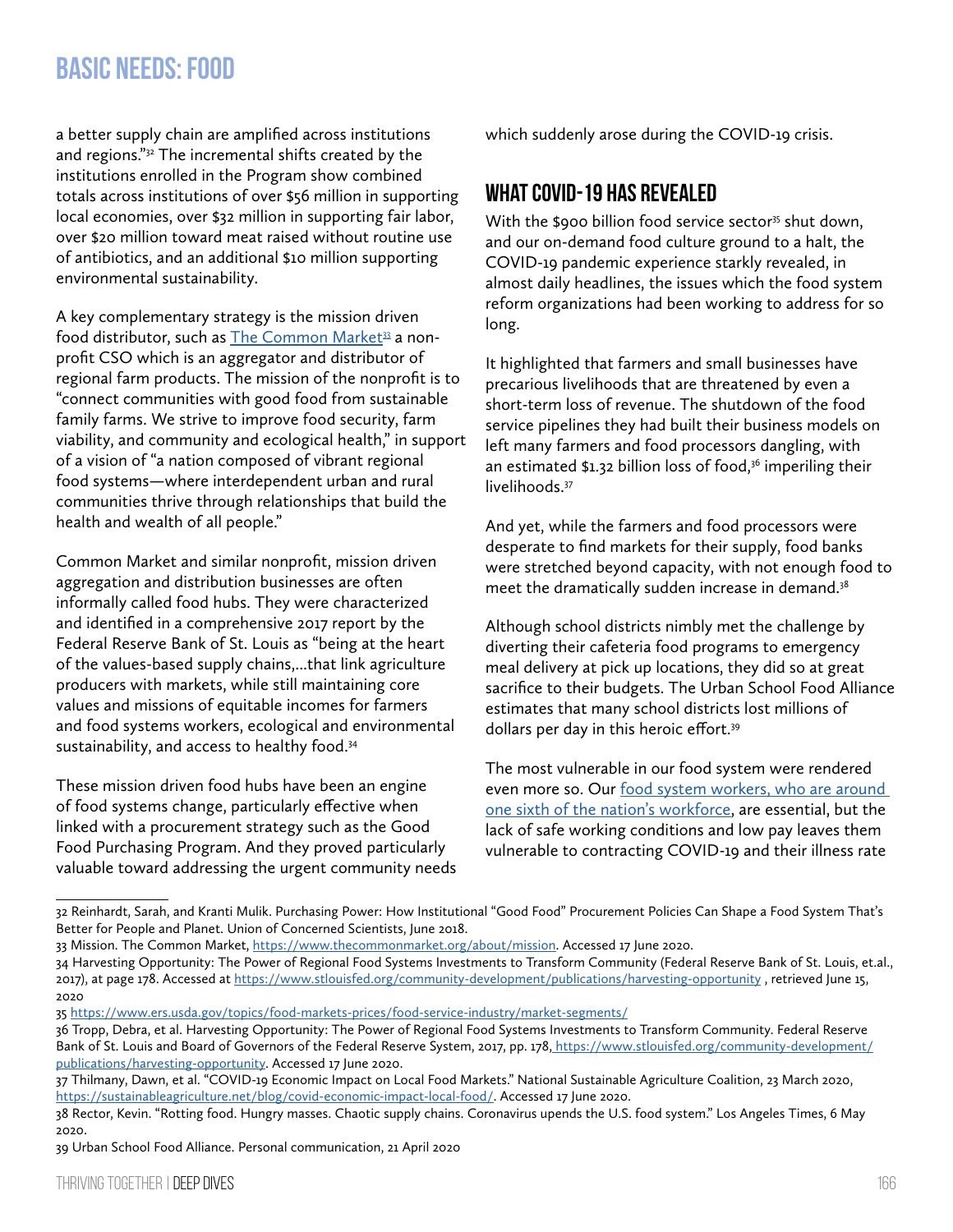is rising.40

It was, unfortunately, not a surprise that the social determinants of health were a factor in COVID-19 illness and death, with higher rates of infection and mortality among those living in poverty, experiencing homelessness, and among ethnic minorities.<sup>41</sup> It is well known in public health that American racial minorities—particularly African American and Native Americans and Hawai'ians suffer greater chronic diseases such as diabetes, obesity and hypertension, and it is now shown that these comorbidities lead to worse health outcomes in the case of COVID-19.42 These underlying health conditions have long been attributed to the poor quality of nutrition in oppressed communities.43 The inequitable availability of healthy food is apparent in low income communities which have limited access to affordable, nutritious food and instead are reliant on cheap, over processed food which is high in calories but low in nutrient density.<sup>44</sup>

The challenge to the nation's meat supply due to processing plant shutdowns was also problematic. The centralized efficiencies and economies of scale proved big enough to fail,<sup>45</sup> as shown by the health threat to workers<sup>46</sup> and the disruption to commodity meat supply due to virus outbreaks in the small number of packing plants in the hands of only a few highly consolidated

and vertically integrated meat companies. Ninety-Eight percent of US meat is processed in 50 plants; six multinational companies<sup>47</sup> now control the world's meat supply. The supply chain is efficient, but it is not resilient. Further, the pursuit of production at the risk of the health of processing plant workers, was reported to benefit the profit driven export model of the large American meat businesses, not American consumers.48

#### **The system that put profits over people simply did not work**

What did work? The more regionalized, localized aspects of the food system, particularly as supported by coordinated, community based networks.

The less centralized and more localized management of meat from ranch to retail was more nimble in a crisis; it is also found in the ranching systems that prioritize humane practices and ecological well-being, such as [Blue Nest Beef,](https://bluenestbeef.com/) [First Hand Foods](https://firsthandfoods.com/), [Belcampo](https://belcampo.com/), and [Mary's](http://www.maryschickens.com/)  [Chicken,](http://www.maryschickens.com/) to name just a few. Most of these ranchers built their businesses by selling to high end restaurants; during this first phase of our COVID-19 experience, they were able to sell direct to consumers or deliver to food banks,49 and meet the needs of the times. Not so with the consolidated meat conglomerates, who were locked into the rigid systems of scale they have created.

<sup>40</sup> Held, Lisa. "OSHA Faulted for Not Doing More to Protect Workers from COVID-19." Civil Eats, 16 June 2020, [https://civileats.](https://civileats.com/2020/06/16/osha-faulted-for-not-doing-more-to-protect-workers-from-covid-19/?utm_source=Verified%20CE%20list&utm_campaign=8c73dfe1d5-EMAIL_CAMPAIGN_7_3_2018_8_13_COPY_01&utm_medium=email&utm_term=0_aae5e4a315-8c73dfe1d5-294305685) [com/2020/06/16/osha-faulted-for-not-doing-more-to-protect-workers-from-covid-19/?utm\\_source=Verified%20CE%20list&utm\\_cam](https://civileats.com/2020/06/16/osha-faulted-for-not-doing-more-to-protect-workers-from-covid-19/?utm_source=Verified%20CE%20list&utm_campaign=8c73dfe1d5-EMAIL_CAMPAIGN_7_3_2018_8_13_COPY_01&utm_medium=email&utm_term=0_aae5e4a315-8c73dfe1d5-294305685)[paign=8c73dfe1d5-EMAIL\\_CAMPAIGN\\_7\\_3\\_2018\\_8\\_13\\_COPY\\_01&utm\\_medium=email&utm\\_term=0\\_aae5e4a315-8c73dfe1d5-294305685.](https://civileats.com/2020/06/16/osha-faulted-for-not-doing-more-to-protect-workers-from-covid-19/?utm_source=Verified%20CE%20list&utm_campaign=8c73dfe1d5-EMAIL_CAMPAIGN_7_3_2018_8_13_COPY_01&utm_medium=email&utm_term=0_aae5e4a315-8c73dfe1d5-294305685) Accessed 17 June 2020.; Food Chain Workers Alliance. The Hands That Feed Us.

<sup>41</sup> Abrams, Elissa M. and Stanley J. Szefler. COVID-19 and the impact of social determinants of health. The Lancet, 18 May 2020, [https://www.](https://www.thelancet.com/journals/lanres/article/PIIS2213-2600(20)30234-4/fulltext) [thelancet.com/journals/lanres/article/PIIS2213-2600\(20\)30234-4/fulltext](https://www.thelancet.com/journals/lanres/article/PIIS2213-2600(20)30234-4/fulltext). Accessed 17 June 2020.

<sup>42</sup> Kirby, Tony. "Evidence mounts on the disproportionate effect of COVID-19 on ethnic minorities." The Lancet, vol 8. The Lancet News, June 2020, [https://www.thelancet.com/pdfs/journals/lanres/PIIS2213-2600\(20\)30228-9.pdf.](https://www.thelancet.com/pdfs/journals/lanres/PIIS2213-2600(20)30228-9.pdf) Accessed 17 June 2020; Petrilli, Christopher M., et al. Factors associated with hospitalization and critical illness among 4,103 patients with COVID-19 disease in New York City. medRxiv, 11 April 2020, <https://www.medrxiv.org/content/10.1101/2020.04.08.20057794v1>. Accessed 17 June 2020.

<sup>43</sup> Popkin, Barry M.. Global nutrition dynamics: the world is shifting rapidly toward a diet linked with noncommunicable diseases. The American Journal of Clinical Nutrition, vol. 84, issue 2, August 2006, pp. 289-298, <https://academic.oup.com/ajcn/article/84/2/289/4881816#sec-1>. Accessed 17 June 2020.; Mau, Marjorie K., et al. Cardiometabolic Health Disparities in Native Hawaiians and Other Pacific Islanders. Epidemiologic Reviews, 16 June 2009, [https://www.ncbi.nlm.nih.gov/pmc/articles/PMC2893232/.](https://www.ncbi.nlm.nih.gov/pmc/articles/PMC2893232/) Accessed 17 June 2020.

<sup>44</sup> Ver Ploeg, Michele. Access to Affordable, Nutritious Food Is Limited in "Food Deserts." United States Department of Agriculture, Economic Research Service, 1 March 2010, [https://www.ers.usda.gov/amber-waves/2010/march/access-to-affordable-nutritious-food-is-limited-in-food](https://www.ers.usda.gov/amber-waves/2010/march/access-to-affordable-nutritious-food-is-limited-in-food-deserts/)[deserts/](https://www.ers.usda.gov/amber-waves/2010/march/access-to-affordable-nutritious-food-is-limited-in-food-deserts/). Accessed 17 June 2020.

<sup>45</sup> Grandin, Temple. "Temple Grandin: Big Meat Supply Chains Are Fragile." Forbes, 3 May 2020[, https://www.forbes.com/sites/templegran]( https://www.forbes.com/sites/templegrandin/2020/05/03/temple-grandin-big-meat-supply-chains-are-fragile/#719dfc06650c)[din/2020/05/03/temple-grandin-big-meat-supply-chains-are-fragile/#719dfc06650c.]( https://www.forbes.com/sites/templegrandin/2020/05/03/temple-grandin-big-meat-supply-chains-are-fragile/#719dfc06650c) Accessed 17 June 2020.

<sup>46</sup> Lakhani, Nina. "US coronavirus hotspots linked to meat processing plants." The Guardian, 15 May 2020, [https://www.theguardian.com/](https://www.theguardian.com/world/2020/may/15/us-coronavirus-meat-packing-plants-food) [world/2020/may/15/us-coronavirus-meat-packing-plants-food.](https://www.theguardian.com/world/2020/may/15/us-coronavirus-meat-packing-plants-food) Accessed 17 June 2020.

<sup>47</sup> Corkery, Michael, and David Yaffe-Bellany. "The Food Chain's Weakest Link: Slaughterhouses." The New York Times, 18 April 2020, [https://](https://www.nytimes.com/2020/04/18/business/coronavirus-meat-slaughterhouses.html) [www.nytimes.com/2020/04/18/business/coronavirus-meat-slaughterhouses.html](https://www.nytimes.com/2020/04/18/business/coronavirus-meat-slaughterhouses.html). Accessed 17 June 2020.

<sup>48</sup> Polansek, Tom. "As U.S. meat workers fall sick and supplies dwindle, exports to China soar." Reuters, 10 May 2020, [https://www.reuters.com/](https://www.reuters.com/article/us-health-coronavirus-usa-meatpacking-an/as-u-s-meat-workers-fall-sick-and-supplies-dwindle-exports-to-china-soar-idUSKBN22N0IN) [article/us-health-coronavirus-usa-meatpacking-an/as-u-s-meat-workers-fall-sick-and-supplies-dwindle-exports-to-china-soar-idUSKBN22N0IN](https://www.reuters.com/article/us-health-coronavirus-usa-meatpacking-an/as-u-s-meat-workers-fall-sick-and-supplies-dwindle-exports-to-china-soar-idUSKBN22N0IN). Accessed 17 June 2020.

<sup>49</sup> Curtis, Jennifer. "Firsthand Foods Community Fund." Firsthand Foods, 26 March 2020, [https://firsthandfoods.com/2020/03/26/first](https://firsthandfoods.com/2020/03/26/firsthand-foods-community-fund/)[hand-foods-community-fund/.](https://firsthandfoods.com/2020/03/26/firsthand-foods-community-fund/) Accessed 19 June 2020.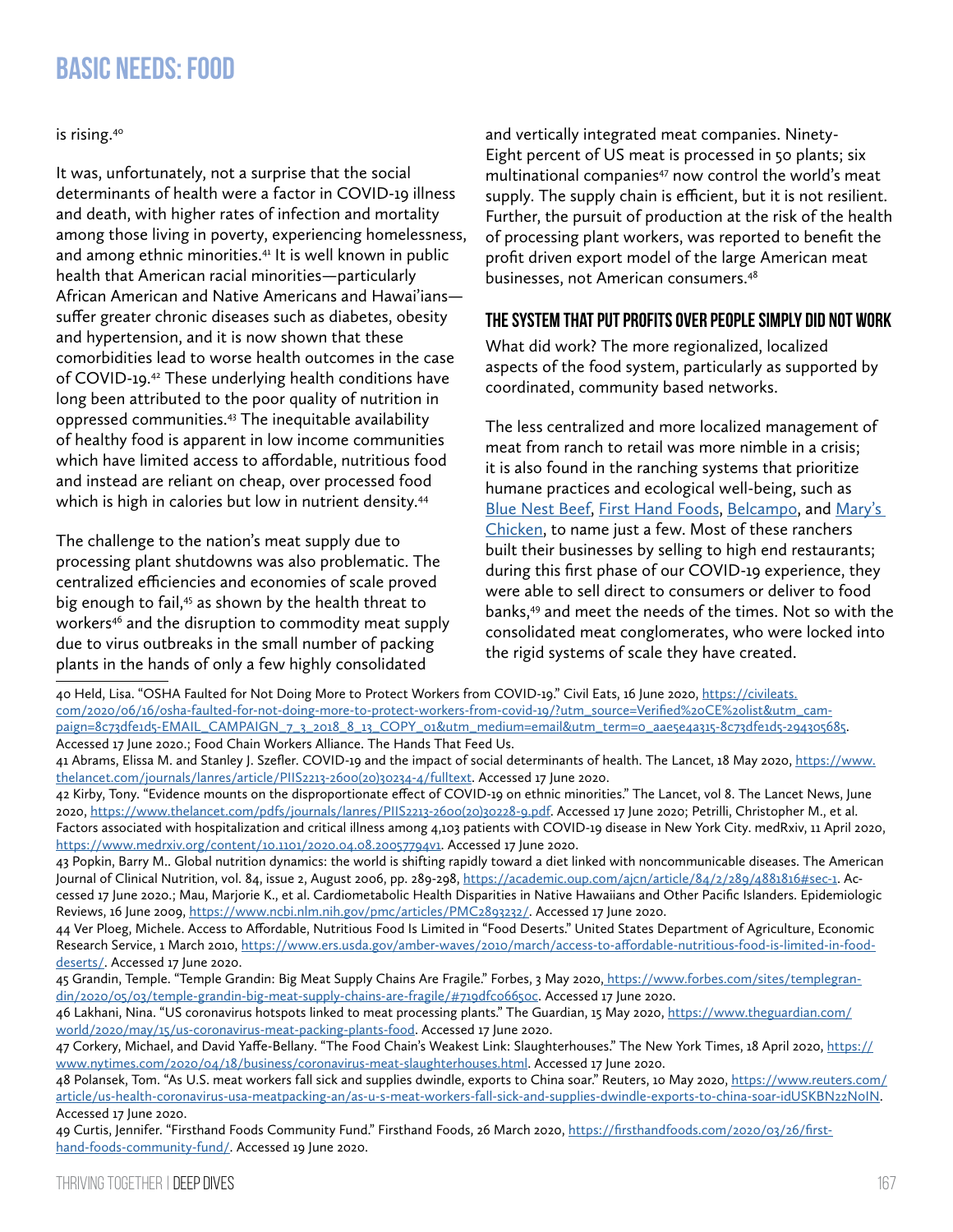Those areas that had such mission aligned food hubs were able to pivot quickly toward redirecting their supply chains to areas of need, such as the example of The Common Market providing intermediary support for local farmers and emergency food relief in New York, Georgia, and Texas. Due to the relationships it developed in building its community-centered model, it was quickly able to pivot and connect the dots of supply and demand, operating within its existing networks.<sup>50</sup>

Local governments also learned to connect these dots from their command centers of the frontline responses to the public health crisis and its economic fallout.<sup>51</sup> They learned to match unused restaurant capacity with the growing community need for meal support, as with the model of the [World Central Kitchen,](https://wck.org/) and provide other services to match supply and demand.

The nation realized how much food is a public good, and that governments have an important role in its equitable distribution.

This experience underscores the view that food system change works most effectively and comprehensively where there are a few key elements in place:

- A collaborative, multi-sector coalition (like a food policy council) focused on a localized food system with shared values of community, equity, economic and environmental health.
- Quantifiable goals to direct the purchasing power of large anchor institutions (such as schools and hospitals) toward increasing economic viability along a values based supply chain .
- Supply chain infrastructure that includes mission driven centers of aggregation and distribution (food hubs), dedicated to the same vision and goals of the collaborative.
- Deeply invested, community informed local government leadership to connect the necessary dots within and across the many city and county agencies that intersect with food—which should include the workforce and economic development teams, in recognition that the food system is an

economic one that responds to financial incentives and investments.

A more regionally oriented food system should be high on any resilience agenda. A system that serves community health, workers, and local businesses along those supply chains, can be a more resilient system in times of crisis. Indeed, this recommendation is being made for all systems in addition to the one for food.<sup>52</sup>

## **Changing Course**

Healthy food, and the ability to make a fair living producing, picking, packing, and processing it, are essential to the equitable well-being of everyone who participates in the food system. The food system is an essential service, and managing it in a way that is sustainable for the planet and people is a social, economic, and environmental imperative. This increasingly urgent call to action is heightened by imminent threats of climate change to our food production systems. Here are some principles and steps to which commitment should be renewed, and action accelerated.

#### **Cities can lead the way**

As the COVID-19 crisis has illustrated, cities have a better understanding of their residents' needs, and the programs and processes that can work best for their population. In our modern, global context with the fluidity and immediacy of exchange in communication and culture, cities have the ability to network in a way not previously available.

Cities are the scale of government at which a more regionally responsive food system should be created. With financial and policy support from their national and state governments, cities can lead the way toward a regionally resilient food system that supports local and neighboring rural economies, when actively engaged in and informed by community, and the CSO sector.

• More cities in the US should commit to the Milan Urban Food Policy Pact and participate in the C40, a network of world cities that meet regularly to

<sup>50</sup> The Common Market in the News. The Common Market,<https://www.thecommonmarket.org/about/press>. Accessed 17 June 2020. 51 CBSNewYork. "Coronavirus Update: De Blasio Pledges 'We Will Not Allow Any New Yorker To Go Hungry' As City Launches \$170 Million Initiative To Fight Food Insecurity." CBSNewYork, 15 April 2020, [https://newyork.cbslocal.com/2020/04/15/coronavirus-update-de-blasio-pledges](https://newyork.cbslocal.com/2020/04/15/coronavirus-update-de-blasio-pledges-we-will-not-allow-any-new-yorker-to-go-hungry-as-more-face-food-insecurity/.)[we-will-not-allow-any-new-yorker-to-go-hungry-as-more-face-food-insecurity/.](https://newyork.cbslocal.com/2020/04/15/coronavirus-update-de-blasio-pledges-we-will-not-allow-any-new-yorker-to-go-hungry-as-more-face-food-insecurity/.) Accessed 17 June 2020.

<sup>52</sup> Slaughter, Anne-Marie. America, Not Trump, Will Save America. New York Times, 22 March 2020.; Newitz, Annalee. "Why Cities Fail." The New York Times, 17 May 2020.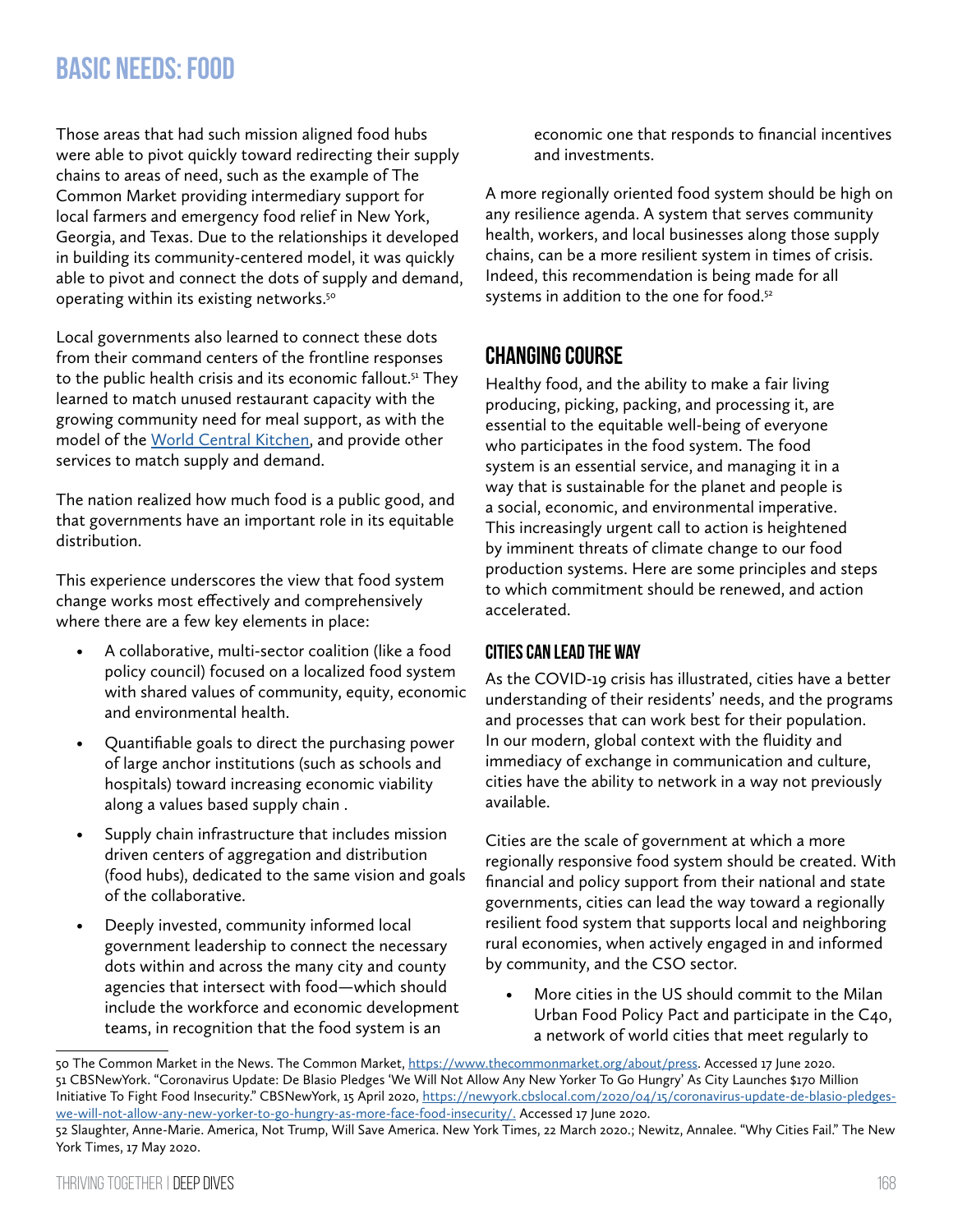address climate change. At their October 2019 meeting, C40 leaders issued a Good Food Cities Declaration,53 now signed by 13 major cities, which pledges to align food procurement to planetary and dietary health, and reduce food waste.

- Affinity groups of cities are already available to share best practices and learn from each other in the United States, such as the US Conference of Mayors, and Living Cities.
- Municipal leaders can tap into those networks to help fulfill their goals through implementation steps and best practices such as the ones set forth below.

#### **Use public contracts to express public values and set regional targets**

The procurement process of large institutions allows them to obtain reasonable percentages of value-based food within their budgets, as conveyed to the food service or supply bidders through Requests for Proposals. The financial security of the long-term, high-volume contracts of schools and other large institutions is a lower risk opportunity for the supply chain.

If cities as centers of regional food change were to coordinate their public food procurement contracts with value based goals, the combined purchasing power could be the basis for a more equitable, community centered, mid-scale food supply chain, operating alongside the more globalized supply chain, much like the way renewable energy operates alongside the prevailing energy fuel system.

A mid-tier or community level system—one organized as a regional supply chain calibrated with value based purchasing policies with large scale commitments from public institutions—could support entrepreneurial responsiveness to the varied needs of a community.54

• Cities and counties should adopt purchasing targets for all their large food service institutions that direct a meaningful percent of purchases to

the public values of local economic support, fair wages and working conditions, and people and planetary health.

- Goals supporting local economies, sustainable production practices, fair labor practices, and nutritional health should be targeted and implemented with equivalent priority.
- Equity goals should be front and center, as shown in the Good Food policy resolutions of Cook County, Illinois,<sup>55</sup> and should incorporate access to land and capital for historically dispossessed communities.56
- City and county leaders should aggregate the institutional targets into regional targets.
- They should extend their reach beyond municipal and school food to include hospitals, military bases, jails and other publicly funded food programs available in each city; the aggregate dollars available to nurture a good food system would be more than enough to make a difference in the regional food economy and in the well-being of their region.
- They should implement these targets by holding their public institutions accountable in bi-annual publicly presented progress reports.
- Those targets should be backed up with contractual commitments to producers and distributors.
- Nationally networked city procurement goals could be leveraged to influence the federal role in funding aspects of the food system.
- Develop and direct financial incentives to the anchor institutions to enable purchasing support for fair wage and climate friendly food production practices such as soil health and incentives should include an increase in school meal reimbursements for the procurement of local, sustainable, fair, and humanely produced foods to provide all students access to nutritious, high-quality, local food,

<sup>53</sup> The Good Food Cities Declaration. C40 Cities,<https://www.c40.org/other/good-food-cities>. Accessed 17 June 2020.

<sup>54</sup> Lyson, Thomas A., et al. Food and the Mid-level Farm: Renewing an Agriculture of the Middle. MIT Press, 23 May 2008.

<sup>55</sup> Cook County Board of Commissions. To Adopt The Good Food Purchasing Policy. 14 May 2018, [https://gfpp.app.box.com/v/Resolution-Cook-](https://gfpp.app.box.com/v/Resolution-CookCountyIllinois)[CountyIllinois](https://gfpp.app.box.com/v/Resolution-CookCountyIllinois). Accessed 17 June 2020.

<sup>56</sup> Leveling the Fields: Creating Farming Opportunities for Black People, Indigenous People, and Other People of Color. Union of Concerned Scientists and Heal Food Alliance, 2020.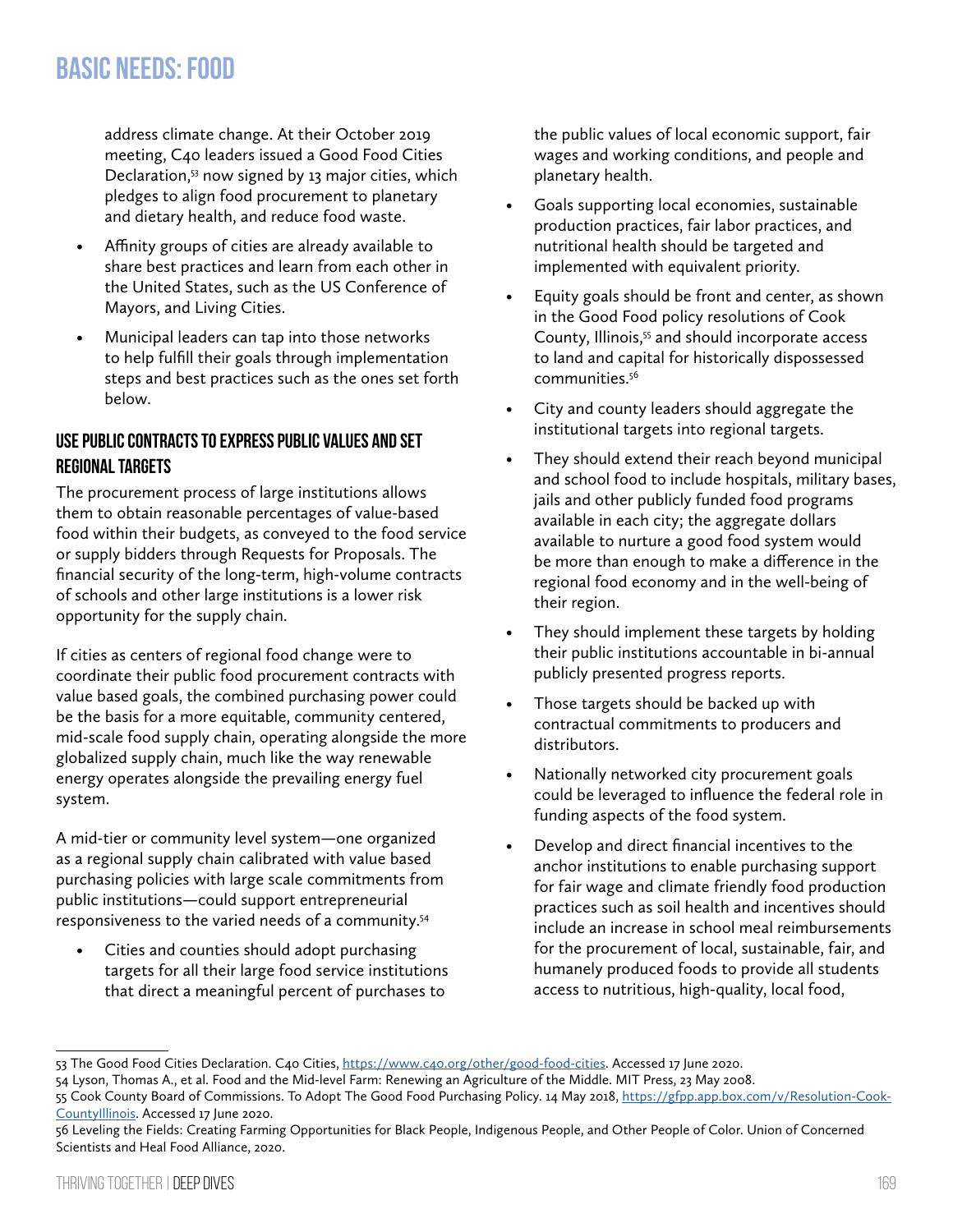building on the pioneering local food incentive [models established in Michigan](https://www.tencentsmichigan.org/), <sup>57</sup> [Oregon](https://ecotrust.org/media/7-Cents-Report_FINAL_110630.pdf), 58 and [New York.](https://agriculture.ny.gov/farming/farm-school)<sup>59</sup>

#### **Adopt, coordinate and fund an integrated suite of policies and programs that support the regional targets**

US consumers spend an estimated \$1 trillion a year on food, which is nearly 10 percent of the gross domestic product.<sup>60</sup> Upwards of 20 million people are employed in the food industry, inclusive of production, distribution, processing, retail service and waste management.<sup>61</sup> Nationally, the single largest percentage of manufacturing jobs has been in the food sector.<sup>62</sup> And, for every four workers employed directly by the food system, another job is created indirectly due to economic activity of food system industries.<sup>63</sup> In other words, it is a powerful economic engine.

Small businesses are the connective tissue in our economy, and also the people taking the risks to make new models work. Per the Small Business Administration, there are around 28 million of them—defined as 500 employees or less—in the United States.<sup>64</sup> Most of the new jobs in the country are created from small businesses. The survival rate, however, is generally less than 10 years. $65$ Providing a supportive structure for our small business risk takers in a re-designed food system is paramount to our future success on many levels.

Most major cities across America have robust programs to help small neighborhood markets source and sell healthy produce. They could provide more consistent long term support for those enterprises.

Urban and peri-urban agriculture and aquaculture are examples of distributed, localized food production

systems with job creation potential, that currently struggle through multiple barriers to entry with very little to no public funding support.

Each region can design its own blend of programs and policies, in the way each region set goals for renewable energy that have unique blends of solar, wind, geothermal, or biomass. We have learned enough in the 21st Century to know that in addition to offering "all of the above" approaches to our multiple-choice problems, there is no one size fits all.

- The economic development, workforce investment, sustainability offices, public health and urban planning departments should be fully committed and coordinated toward implementing the values based regional targets.
- The municipal entities should work in partnership with rural communities, civil society organizations (including nonprofit and philanthropic) in developing action steps and achieving the regional targets.
- Coordination and cooperation should also be sought with the state level departments of food and agriculture, business development, education and health.
- Dedicate a permanent stream of government funding for value-chain innovation among regional suppliers to create those shorter supply chains, such as the mission driven distribution infrastructure in food hubs dedicated to intermediary work between local small to midsized farmers and food businesses, and public institutions, neighborhood markets and community serving organizations—this mission driven distribution infrastructure is worthy of public

<sup>57 10</sup> Cents a Meal for Michigan's Kids & Farms, [https://www.tencentsmichigan.org/.](https://www.tencentsmichigan.org/) Accessed 19 June 2020. 58 Kane, Deborah, et. al. The Impact of Seven Cents. Ecotrust, June 2011, [https://ecotrust.org/media/7-Cents-Report\\_FINAL\\_110630.pdf.](https://ecotrust.org/media/7-Cents-Report_FINAL_110630.pdf) Accessed 19 June 2020.

<sup>59</sup> Farm-to-School. New York State,<https://agriculture.ny.gov/farming/farm-schoo>l. Accessed 19 June 2020.

<sup>60</sup> Ag and Food Sectors and the Economy. United States Department of Agriculture Economic Research Service, [https://www.ers.usda.gov/da](https://www.ers.usda.gov/data-products/ag-and-food-statistics-charting-the-essentials/ag-and-food-sectors-and-the-economy)[ta-products/ag-and-food-statistics-charting-the-essentials/ag-and-food-sectors-and-the-economy](https://www.ers.usda.gov/data-products/ag-and-food-statistics-charting-the-essentials/ag-and-food-sectors-and-the-economy)/. Accessed 19 June 2020.

<sup>61</sup> Food Chain Workers Alliance, and Solidarity Research Cooperative. No Piece of the Pie: U.S. Food Workers in 2016. Food Chain Workers Alliance, November 2016, [http://foodchainworkers.org/wp-content/uploads/2011/05/FCWA\\_NoPieceOfThePie\\_P.pdf.](http://foodchainworkers.org/wp-content/uploads/2011/05/FCWA_NoPieceOfThePie_P.pdf) Accessed 19 June 2020. 62 Torpey, Elka. "Got skills? Think manufacturing." U.S. Bureau of Labor Statistics, June 2014, [https://www.bls.gov/careeroutlook/2014/article/](https://www.bls.gov/careeroutlook/2014/article/manufacturing.htm) [manufacturing.htm.](https://www.bls.gov/careeroutlook/2014/article/manufacturing.htm) Accessed 19 June 2020.

<sup>63</sup> Local Food Impact Calculator. USDA Agricultural Marketing Service and Colorado State University, [https://calculator.localfoodeconomics.](https://calculator.localfoodeconomics.com) [com](https://calculator.localfoodeconomics.com). Accessed 17 June 2020.

<sup>64</sup> Frequently Asked Questions. SBA Office of Advocacy, September 2012, [https://www.sba.gov/sites/default/files/FAQ\\_Sept\\_2012.pd](https://www.sba.gov/sites/default/files/FAQ_Sept_2012.pd)f. Accessed 19 June 2020.

<sup>65</sup> Do economic or industry factors affect business survival?. SBA Officer of Advocacy, June 2012, [https://www.sba.gov/sites/default/files/Busi](https://www.sba.gov/sites/default/files/Business-Survival.pdf)[ness-Survival.pdf](https://www.sba.gov/sites/default/files/Business-Survival.pdf). Accessed 17 June 2020.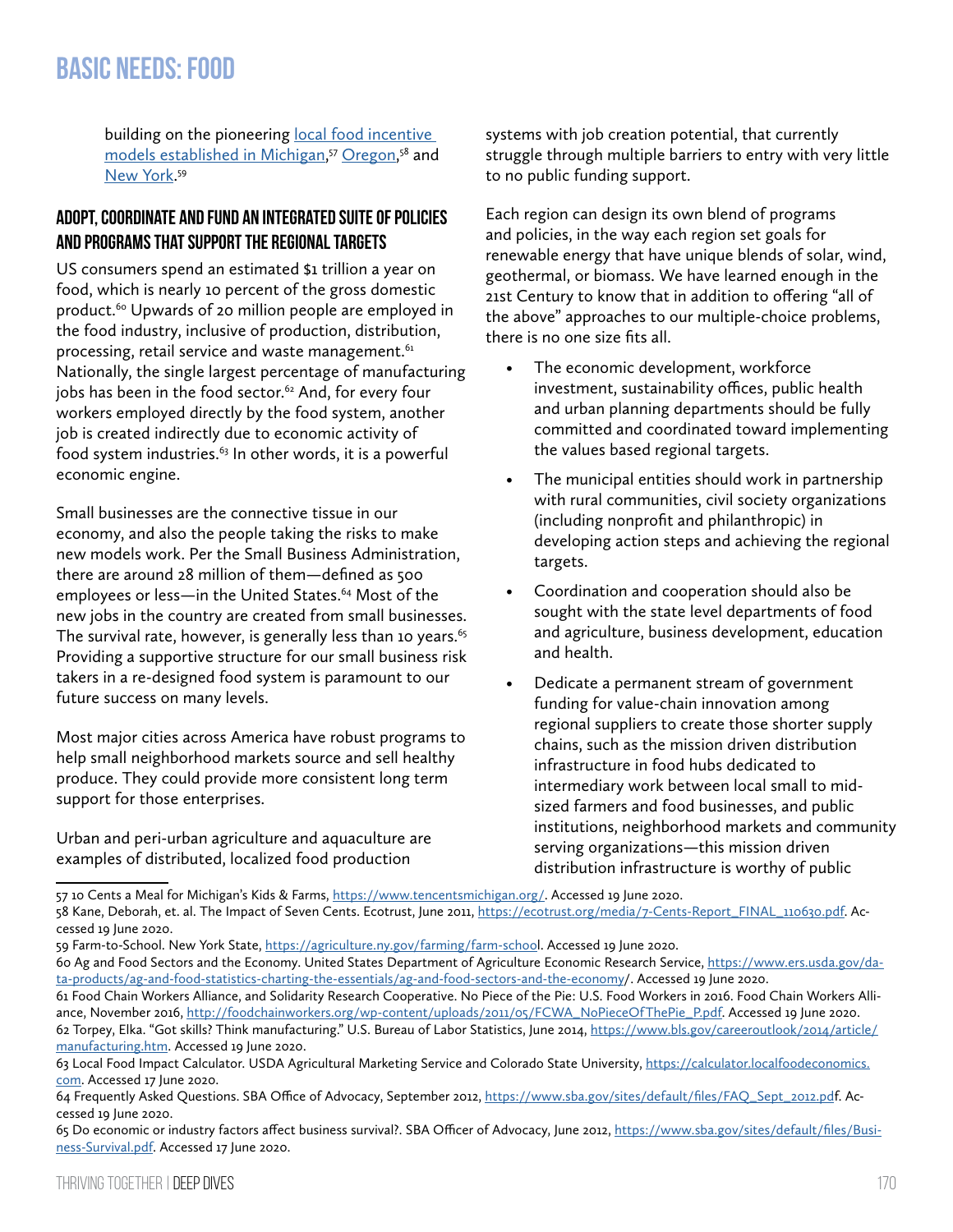investment for the public good that is realized through more equitable distribution of food.

- Capital projects such as the warehousing and logistics involved in distribution, as well as school kitchens and incubator style commercial kitchens, could be supported through public finance mechanisms such as local bond measures. $66$
- There should also be investment in localized and decentralized meat, grain, and produce processing facilities that support local ranchers, growers, fisherman and fish farmers to enable their operations to get to mid-scale.
- Invest in the people power to coordinate and integrate the complex ecosystem of cross-sector partnerships between the public, private, and civic sectors critical for building, maintaining, and activating strong local and regional food systems, especially during times of crisis. Each region could also explore the cultivation of an additional funding stream to support those coordinated goals.

#### **Recognize, account for, and balance, the true costs of food**

The singular focus of the business model that made cheap food possible overlooks the cost to society of suffering with or cleaning up pollution, the cost of aiding large segments of the population that are not paid enough to buy the food they handle, and the public health costs from the cardio-metabolic disorders that are a direct consequence of industrially created highly processed cheap food. The challenge is the uninformed choices we are making that perpetuate the problem. For example, the presence of sugar in sodas marketed aggressively to children is causally linked by public health officials to the alarming increase in obesity and diabetes among the youth of the world. Yet the purveyors of the sodas do not bear the medical costs of addressing the health problems their products have created. Most often, the public does, through the subsidized health care system. The medical costs are external to the price of the soda paid by the teenager and received by the soda company, yet they are a significant consequence of the transaction.

Illuminating the cost to society of these negative externalities through a true cost accounting framework might be a way to rework this unintentionally reinforcing system, of re-ordering policy priorities and bringing the system back into balance. This work is supported as a strategic initiative by the [Global Alliance for the](https://futureoffood.org/)  [Future of Food](https://futureoffood.org/) an international alliance of philanthropic foundations which has as a strategic focus the recognition of the true cost to society of the negative externalities of food. Their initiative is called [True Cost Accounting in](https://futureoffood.org/impact-areas/true-cost-accounting/)  [Food.](https://futureoffood.org/impact-areas/true-cost-accounting/)

Several studies are underway to "account" for the externalities. In 2018, UN Environment launched a study called The Economics of Ecosystem & Biodiversity in Agriculture and Food (TEEBAgriFood). The study is grounded in a systems perspective, the "visible and invisible impacts and dependencies," and produced a framework which the study authors suggest should be used in business analysis, policy evaluation, and national accounting.<sup>67</sup> The framework integrates cost benefit analyses, life cycle assessments, and multi-criteria analyses to characterize four "capital flows" from a food product or practice, assessed against impacts to natural capital, produced capital, human capital, and social capital.68

This framework is one of the more well known of a number of similar efforts, including [Nature & More,](https://www.natureandmore.com/en/true-cost-of-food/what-is-true-cost-accounting) an initiative of **Eosta**, a Netherlands based organic food distributor which is putting true cost accounting principles into practice. They have implemented true cost practices in their bookkeeping, which means that they calculate the impacts on natural and social capital in monetary terms, in addition to financial flows.<sup>69</sup> In this, they create transparency in an otherwise opaque bottom line.

The result is that a higher priced organic product, such as a strawberry, could be valued as incorporating into its cost the true price of farming the strawberry without offloading the cost to society of the pesticides that would harm the environment and the field worker. The affordability of the organic strawberry could then be

<sup>66</sup> Food Systems Finance Resource Center. Council of Development Finance Agencies, [https://www.cdfa.net/cdfa/cdfaweb.nsf/resourcecen](https://www.cdfa.net/cdfa/cdfaweb.nsf/resourcecenters/foodsystems.html)[ters/foodsystems.html.](https://www.cdfa.net/cdfa/cdfaweb.nsf/resourcecenters/foodsystems.html) Accessed 17 June 2020.

<sup>67</sup> Muller, Alexander, and Pavan Sukdhev. Measuring What Matters in Agriculture and Food Systems. The Economics of Ecosystems & Biodiversity, UN Environment, 2018, [http://teebweb.org/agrifood/wp-content/uploads/2018/10/Layout\\_synthesis\\_sept.pdf.](http://teebweb.org/agrifood/wp-content/uploads/2018/10/Layout_synthesis_sept.pdf) Accessed 17 June 2020. 68 *Ibid.*

<sup>69</sup> What is True Cost Accounting?. Nature & More, EOSTA, [https://www.natureandmore.com/en/true-cost-of-food/what-is-true-cost-account](https://www.natureandmore.com/en/true-cost-of-food/what-is-true-cost-accounting)[ing](https://www.natureandmore.com/en/true-cost-of-food/what-is-true-cost-accounting). Accessed 17 June 2020.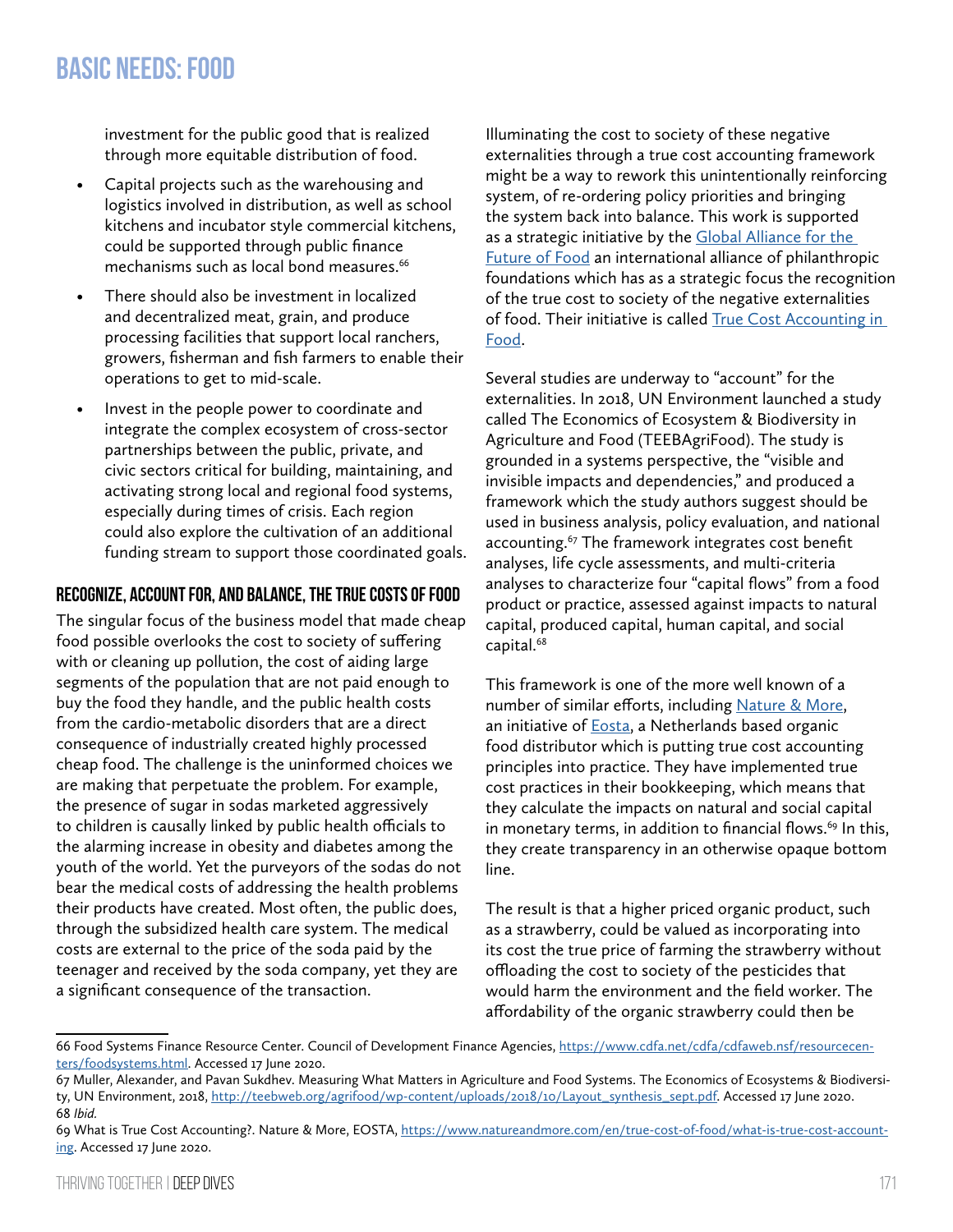addressed by government policy, such as the highly successful Market Match<sup>70</sup> programs (known in some states as Veggie Voucher or Double Up Bucks) which match nutrition assistance benefits dollar for dollar when used to buy fruits or vegetables at a farmer's market.

• Information from true cost accounting studies should be incorporated into decision making and the framework applied in business accounting and policy making.

## **Conclusion**

These actionable implementation steps would restore a balance of community relationship to food, and to each other, that is a reminder of our very nature as humans on a fragile planet.

If this food "system" conversation started with Francis Moore Lappe and others of the 1970's, we should look to the changes ahead with her words in mind:

*"Can the 21st century be the era in which human beings finally come home, meeting our deep need for security and meaning not in ignoring or conquering, but in living within the community of nature? Now that the stakes are indisputably ultimate, we can break through the limits of the inherited mechanistic worldview and discover the real meaning of the era of ecology—that our very being is dependent upon healthy relationships. We can find in the focus on relationships—the key insight of ecology—the beginning of what we need to meet the multiple crises affecting us, from homelessness to the environmental crisis itself."*

Those words are from her preface to the 1991 reprint of *Diet for a Small Planet* (Ballantine Books, 1971). Now that we are well on our way to a new era in our food system, let's hope the answer to her question is "yes, we can."

## **Addendum**

Immediate Action Steps to Address the food security and local farm economy impacts of the COVID-19 crisis.

#### *National Farm to School Network advocacy priorities*

The [National Farm to School Network](http://www.farmtoschool.org/) was launched in 2007 as a coalition of 30 organizations working toward a "local, equitable food system that promotes the health of the population, the economy & the environment." It now has 20,000 network members in all 50 states, which they support with capacity building, and policy development and advocacy at all levels of government. With their support, over 450 bills and resolutions were introduced throughout the US in the last decade; a notable achievement was the successful passage of comprehensive farm to school legislation in 25 states, resulting in "funded grant programs, funded coordinator positions, or funded local procurement incentives."

The following recommendations from their May 2020 policy brief were condensed for inclusion in this document.

#### **Waive the non-federal match requirement for local food and agriculture programs, including Farm to School grants, for the next two years**

- Why NFSN is working on this: Local and state governments and nonprofits will be hard-pressed to come up with non-federal matching funds now and as they recover from the COVID-19 pandemic. Communities where charitable and state resources have been the hardest hit will now have an additional barrier to accessing federal Farm to School grants. The same will be true for many grant programs that serve beginning and socially disadvantaged farmers and producers and regional food systems. Matching requirements disadvantage areas with less local philanthropy on which to rely, $71$  especially in Southern states.
- The HEROES Act waives the non-federal match requirement for Food Distribution Program on Indian Reservations (FDPIR) and emergency COVID-related Local Agriculture Marketing Program (LAMP) funding, but not for the regular LAMP grants or other matching grants. A costshare waiver should be extended to the normal grant cycles for the next two years for Farm to School grants, Value-Added Producer Grants, Farmers Market and Local Food Promotion

<sup>70</sup> Impact Report: Food Insecurity Nutrition Incentive (FINI) Grant and California's Market Match. The Ecology Center, 2018, [https://market](https://marketmatch.org/wp-content/uploads/2018/09/Market-Match-Impact-Report-2018_web.pdf)[match.org/wp-content/uploads/2018/09/Market-Match-Impact-Report-2018\\_web.pdf.](https://marketmatch.org/wp-content/uploads/2018/09/Market-Match-Impact-Report-2018_web.pdf) Accessed 17 June 2020. 71 Winne, Mark, and Andy Fisher. "Op-ed: With Food Insecurity on the Rise, Nutrition Incentives Should Be More Equitable." Civil Eats, 14 May 2020, [https://civileats.com/2020/05/14/op-ed-with-food-insecurity-on-the-rise-nutrition-incentives-should-be-more-equitable/.](https://civileats.com/2020/05/14/op-ed-with-food-insecurity-on-the-rise-nutrition-incentives-should-be-more-equitable/) Accessed 17 June 2020.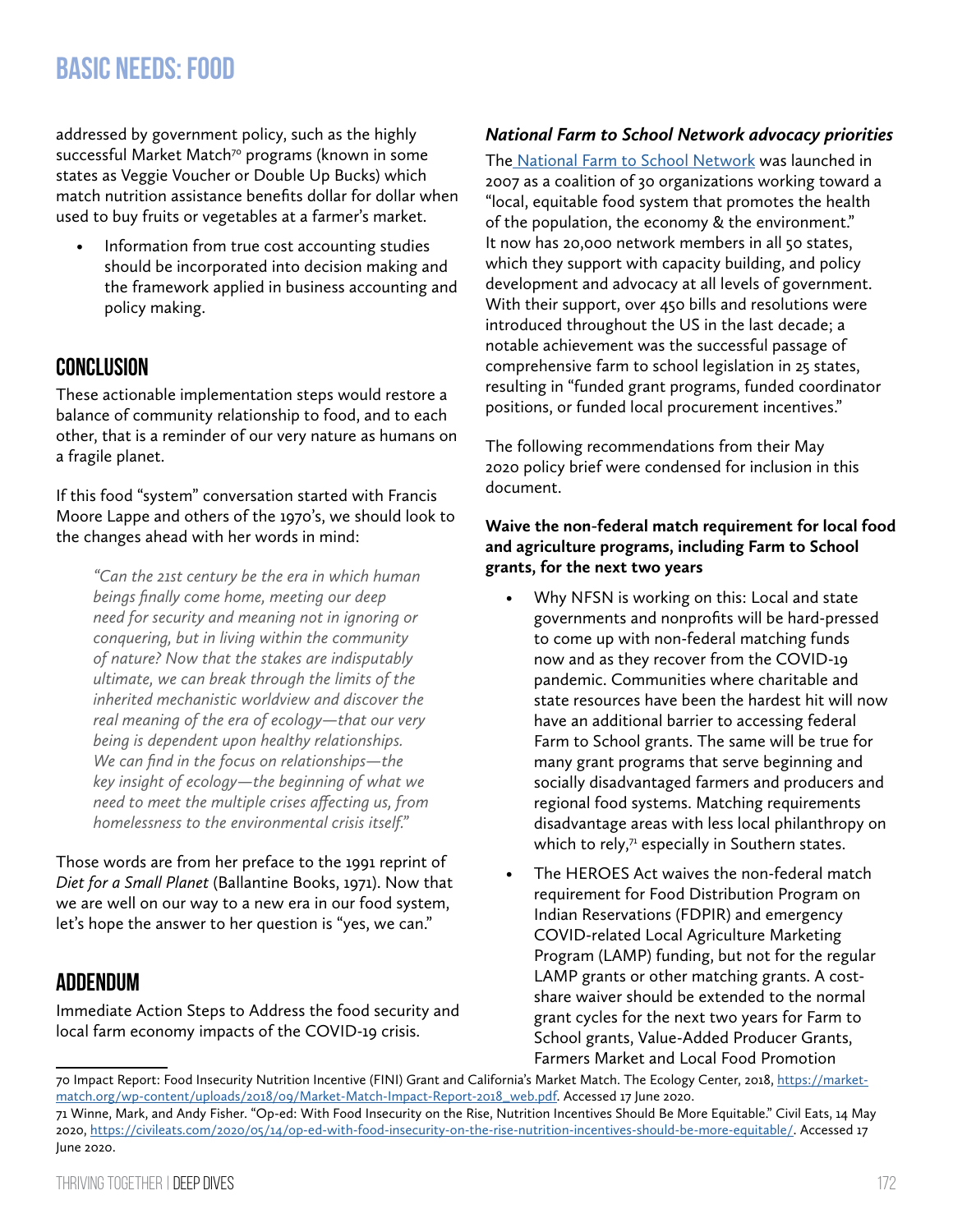Program, and the Beginning Farmer and Rancher Development Program.

• NFSN is advocating in the Senate for the Farm to School match waiver, and ideally other match waivers, to be included in any future COVID-19 relief legislation. The requirement for a non-federal cost-share is written in statute and must be waived by Congress.

#### **Cover operational and emergency costs of Child and Adult Care Food Program (CACFP) sites**

- Why NFSN is working on this: Many daycare and early childhood education (ECE) sites are financially struggling due to closures and the emergency expenses associated with the pandemic. The food children receive in ECE is a critical source of nutrition and shapes their future palates. Faced with mounting costs, ECE sites may choose not to participate in CACFP, may curtail or end their farm to ECE activities, or may close entirely.
- A measure included in the HEROES Act provides CACFP sites with the administrative portion of what they would have received in their normal reimbursement (using 2019 numbers).

#### **Create a set-aside small business relief fund for producers of color**

- Why NFSN is working on this: Communities of Color have been especially hard-hit by the COVID-19 pandemic. Producers of color, historically denied access to USDA resources, are the least likely to benefit from the agriculture assistance payments that have been passed so far. The largest farmers, and those with existing relationships with Farm Service Agency (FSA) offices, will have a much easier time accessing these new programs quickly. The bills passed in relation to the COVID-19 pandemic have not included specific set-asides for producers of color (or "socially disadvantaged," in USDA terms). There is language to direct funds to minority lenders (banks with a majority of "minority" owners), but that does not help individual producers.
- NFSN asked for a \$300 million set-aside for producers of color in its federal policy platform.72

#### **Authorize USDA to issue farm credit debt relief for small producers**

- Why NFSN is working on this: The Intertribal Agriculture Council has advocated for immediate measures from USDA to reduce farmer debt, by combining loan deferral and extension of the repayment period for FSA loans (Farm Ownership loans in particular).
- This approach would provide immediate financial relief without requiring a new program to be created. To avoid use of this relief by larger corporate producers, it would require payment limits and/or limits placed on the Adjusted Gross Income.

#### **Expand online Supplemental Nutrition Assistance Program (SNAP) authorization**

• Why NFSN is working on this: Many farm to school producers are turning to direct market opportunities as their institutional outlets have closed or reduced volume. At the same time, the expansion of Pandemic EBT for school mealand CACFP-eligible families has shifted more purchasing power into consumers' hands directly. Unfortunately, only a handful of the largest retailers are currently able to serve online SNAP purchasers. This reduces choice and access for the consumers while disadvantaging the local producers who are not able to accept online SNAP. It was an issue with the pilot program, but with the pandemic, making online purchase and pickup/ delivery accessible has become exponentially more important.

#### *An Assessment of Impacts to Local Farming Due to the Public Orders Halting Food Service During COVID19 Management; Recommendations*

The following economic impact assessment and [recommendations was compiled in March, 2020 for the](https://sustainableagriculture.net/blog/covid-economic-impact-local-food/)  [National Sustainable Agriculture Coalition](https://sustainableagriculture.net/blog/covid-economic-impact-local-food/) by Dawn Thilmany, Becca Jablonski, Debra Tropp, Blake Angelo, and Sarah Low. More information about the authors can be found at the end of the document. It has been edited for presentation in this section. Please see the original report for its data sources and author information.

### Among the businesses facing losses as a result of

<sup>72</sup> National Farm to School Network Federal Policy Response to COVID-19. National Farm to School Network, 6 May 2020, [http://www.farmto](http://www.farmtoschool.org/documents/NFSN-COVID-PolicyPlatform.pdf)[school.org/documents/NFSN-COVID-PolicyPlatform.pdf.](http://www.farmtoschool.org/documents/NFSN-COVID-PolicyPlatform.pdf) Accessed 17 June 2020.